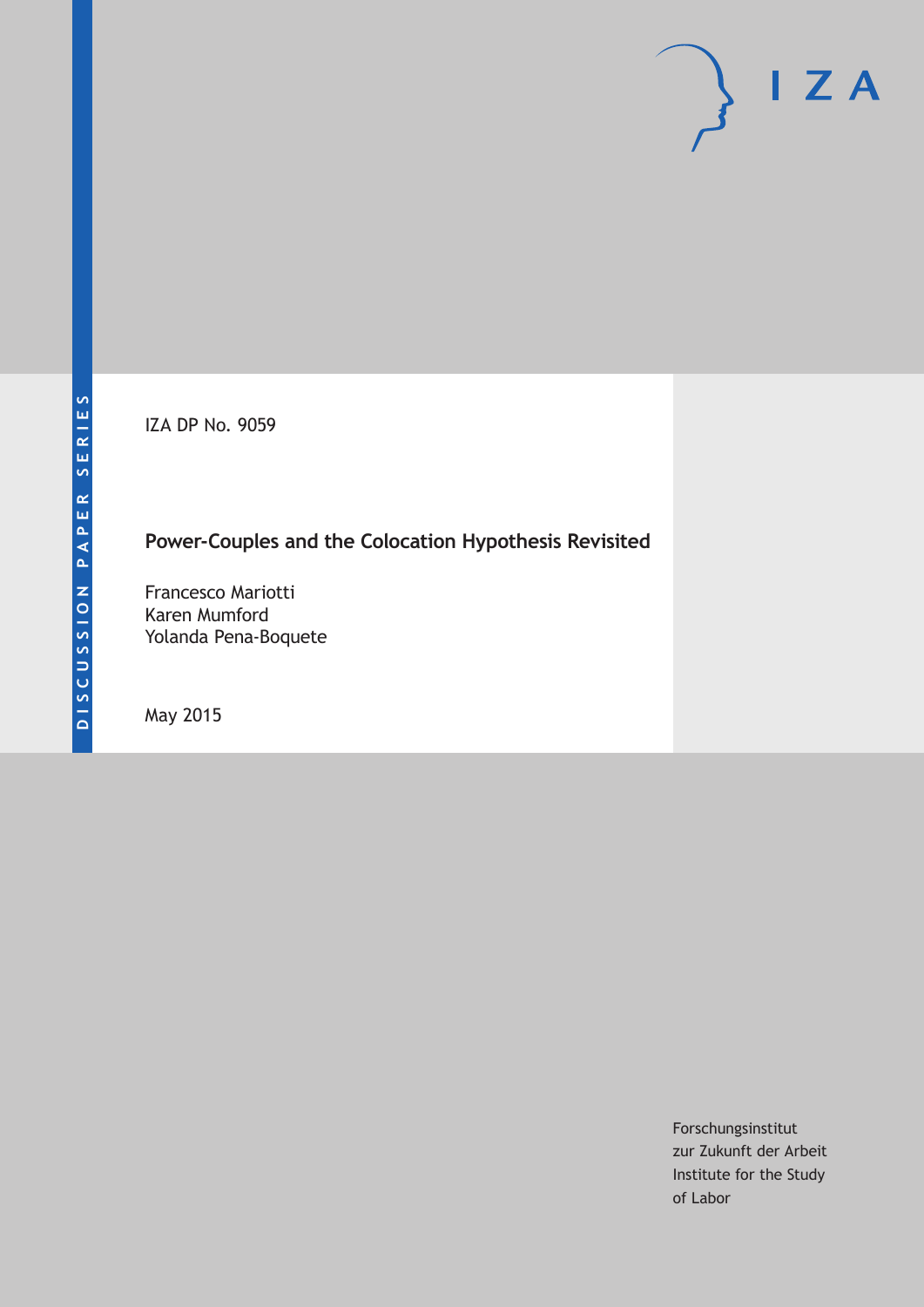# **Power-Couples and the Colocation Hypothesis Revisited**

# **Francesco Mariotti**

*University College London*

# **Karen Mumford**

*University of York and IZA*

## **Yolanda Pena-Boquete**

*University of Vigo*

# Discussion Paper No. 9059 May 2015

IZA

P.O. Box 7240 53072 Bonn **Germany** 

Phone: +49-228-3894-0 Fax: +49-228-3894-180 E-mail: iza@iza.org

Any opinions expressed here are those of the author(s) and not those of IZA. Research published in this series may include views on policy, but the institute itself takes no institutional policy positions. The IZA research network is committed to the IZA Guiding Principles of Research Integrity.

The Institute for the Study of Labor (IZA) in Bonn is a local and virtual international research center and a place of communication between science, politics and business. IZA is an independent nonprofit organization supported by Deutsche Post Foundation. The center is associated with the University of Bonn and offers a stimulating research environment through its international network, workshops and conferences, data service, project support, research visits and doctoral program. IZA engages in (i) original and internationally competitive research in all fields of labor economics, (ii) development of policy concepts, and (iii) dissemination of research results and concepts to the interested public.

<span id="page-1-0"></span>IZA Discussion Papers often represent preliminary work and are circulated to encourage discussion. Citation of such a paper should account for its provisional character. A revised version may be available directly from the author.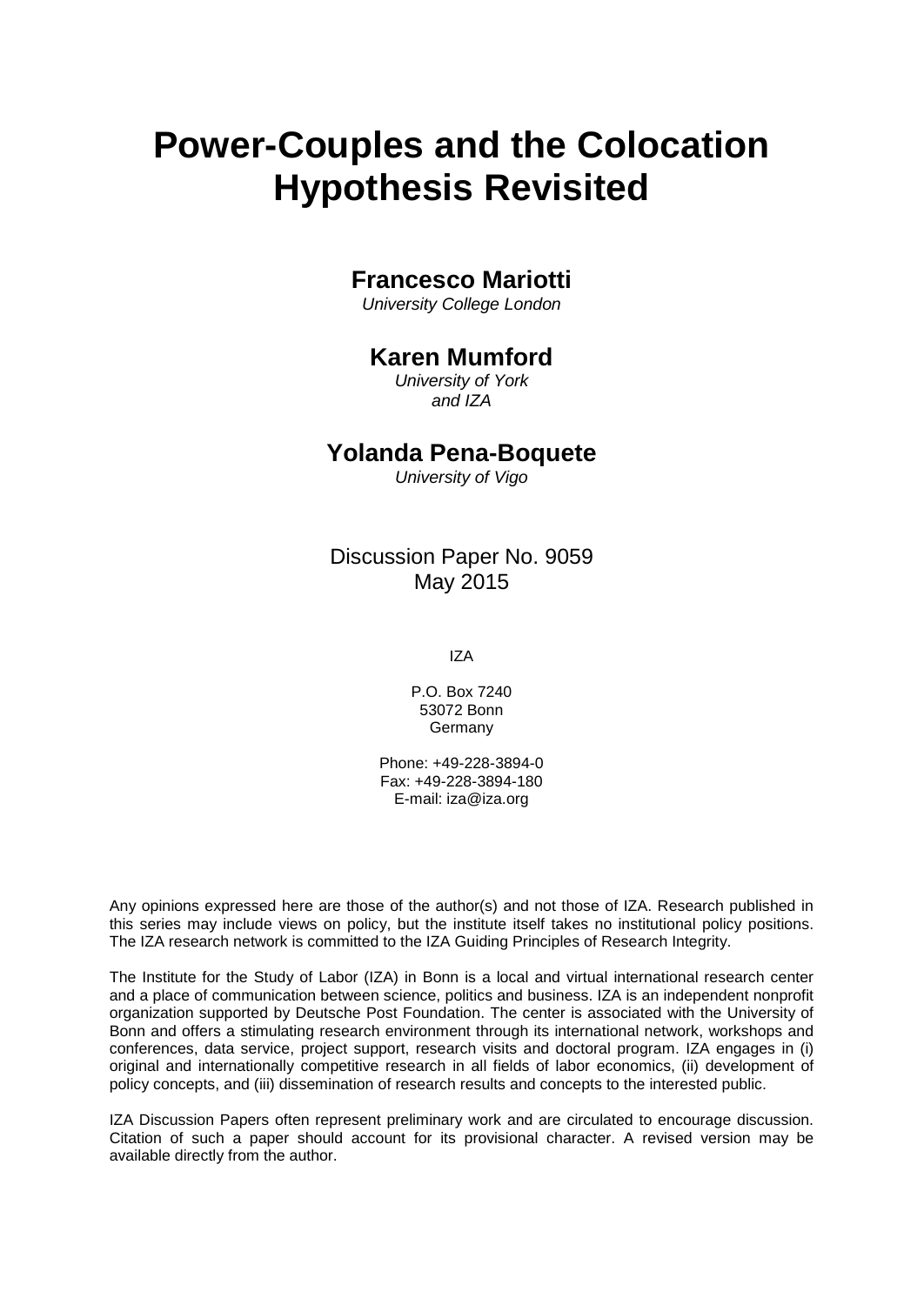IZA Discussion Paper No. 9059 May 2015

# **ABSTRACT**

# **Power-Couples and the Colocation Hypothesis Revisited[\\*](#page-1-0)**

We analyse the migration movements of power couples (couples where both members have at least a college degree), half power and no-power couples within Australia. We explicitly allow for potential correlation of these movements with local labour market features. Our results support the urbanisation hypothesis for ongoing couples over either the colocation or tied-mover models. Partnered college graduates like to live in major cities regardless of their gender or the qualifications of their partner.

JEL Classification: J3, J7

Keywords: gender, graduates, colocation, tied-mover, urbanisation, migration, power couples

Corresponding author:

Karen Mumford Department of Economics and Related Studies University of York **Heslington** York YO10 5DD United Kingdom E-mail: [karen.mumford@york.ac.uk](mailto:karen.mumford@york.ac.uk)

This paper uses unit record data from the Household, Income and Labour Dynamics in Australia (HILDA) Survey. The HILDA Project was initiated and is funded by the Australian Government Department of Social Services (DSS) and is managed by the Melbourne Institute of Applied Economic and Social Research Melbourne Institute). The findings and views reported in this paper, however, are those of the authors and should not be attributed to either DSS or the Melbourne Institute. We thank the HILDA data providers. Research on this paper was carried out whilst Karen Mumford held Visiting Fellowships at the Melbourne Institute of Applied Economic and Social Research (MIAESR) and the Centre for Applied Macroeconomic Analysis (CAMA); their hospitality is gratefully acknowledged.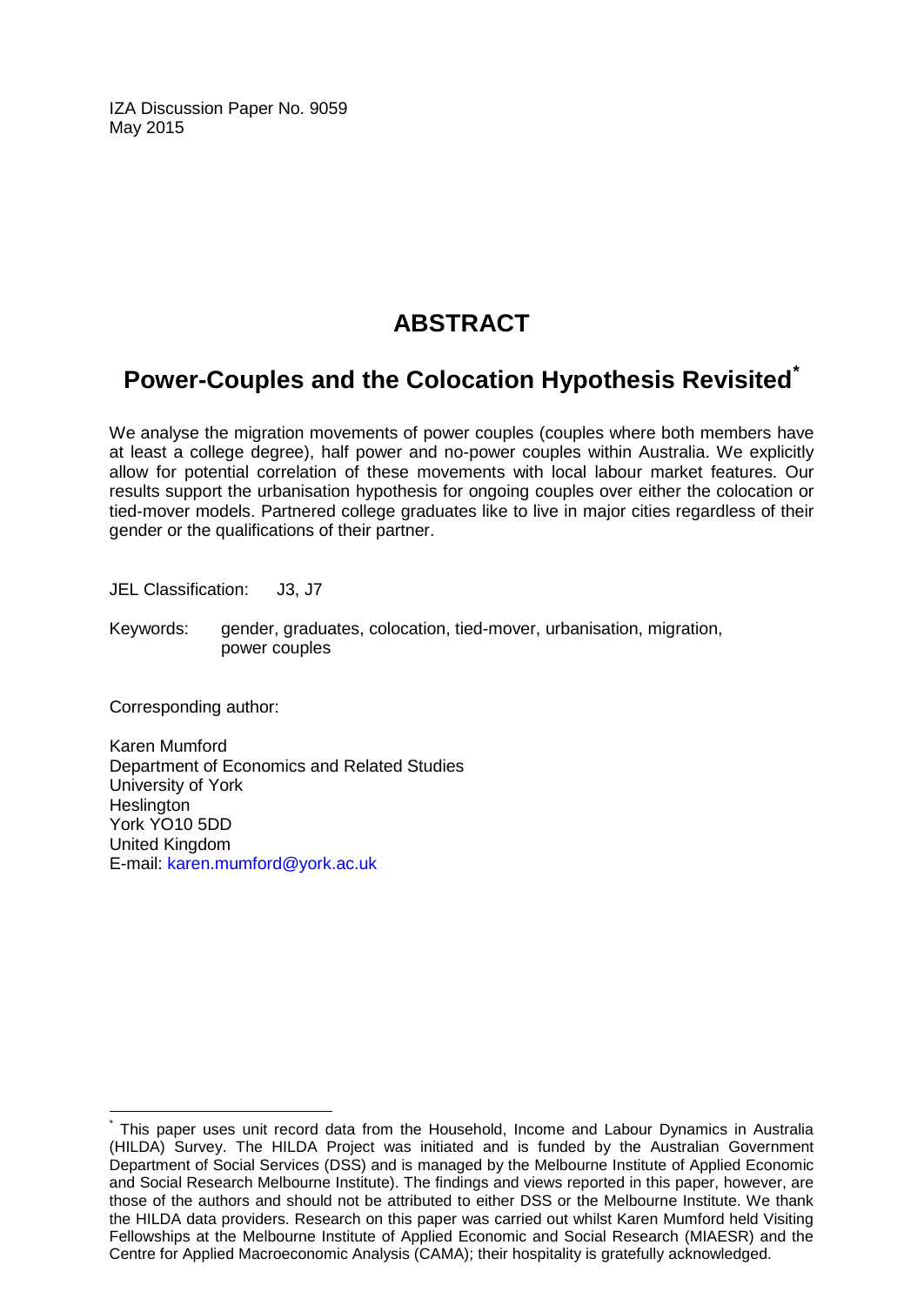### **1. Introduction**

In their seminal study of family migration patterns, Costa and Kahn (2000) show that an increasing proportion of America's power-couples (couples where both spouses are college educated to at least Bachelor level) were found in large metropolitan areas between 1940 (when 32 per cent were) and 1990 (when 50 per cent were). Costa and Kahn (2000) argue that this geographical shift for power-couples is predominantly due to the greater probability of a successful labour market match for both spouses that larger metropolitan labour markets offer. In their model, power-couples are viewed as dual career households in the sense that both household members aspire to their own careers (Polacheck and Horvath, 1977; Mincer, 1978). If power-couples are joint decision makers, they face the difficulty of finding jobs that match the skills of each spouse within a reasonable distance from their mutual home. This may lead power-couples to concentrate in large metropolitan areas where there are more potential job matches. Increases in the rates of college education and labour market participation amongst women (Goldin and Katz, 2009) exacerbate this matching requirement, increasing the polarity across family education patterns found for metropolitan and rural areas. Costa and Kahn (2000) refer to this as a "colocation" phenomenon.

The issue of whether power-couples actually migrate into large metropolitan areas (LMAs) is not easily addressed by the cross sectional census data used by Costa and Kahn (2000). Using longitudinal panel data, Compton and Pollak (2007) further explore the migration patterns of power-couples and conclude that colocation is not the dominant explanation of movement into LMAs in America. They argue that when couples do migrate, it is the education level of the husband which best predicts this propensity to migrate regardless of the education of the wife; implying that women are passive (or "tied-movers") rather than equal in the migration decision.

If women recognise that they will be tied-movers, they would respond by seeking qualifications which are general rather than specific in nature (Becker, 1962 and 1964) allowing them greater geographical mobility and firms will be less likely to offer then training incorporating job specific skills. If women further believe that they will face a wage cut when migrating with their partner (Blackburn, 2010), they may engage in less education resulting in gender based productivity and earning differentials (Compton and Pollak, 2007; page 479).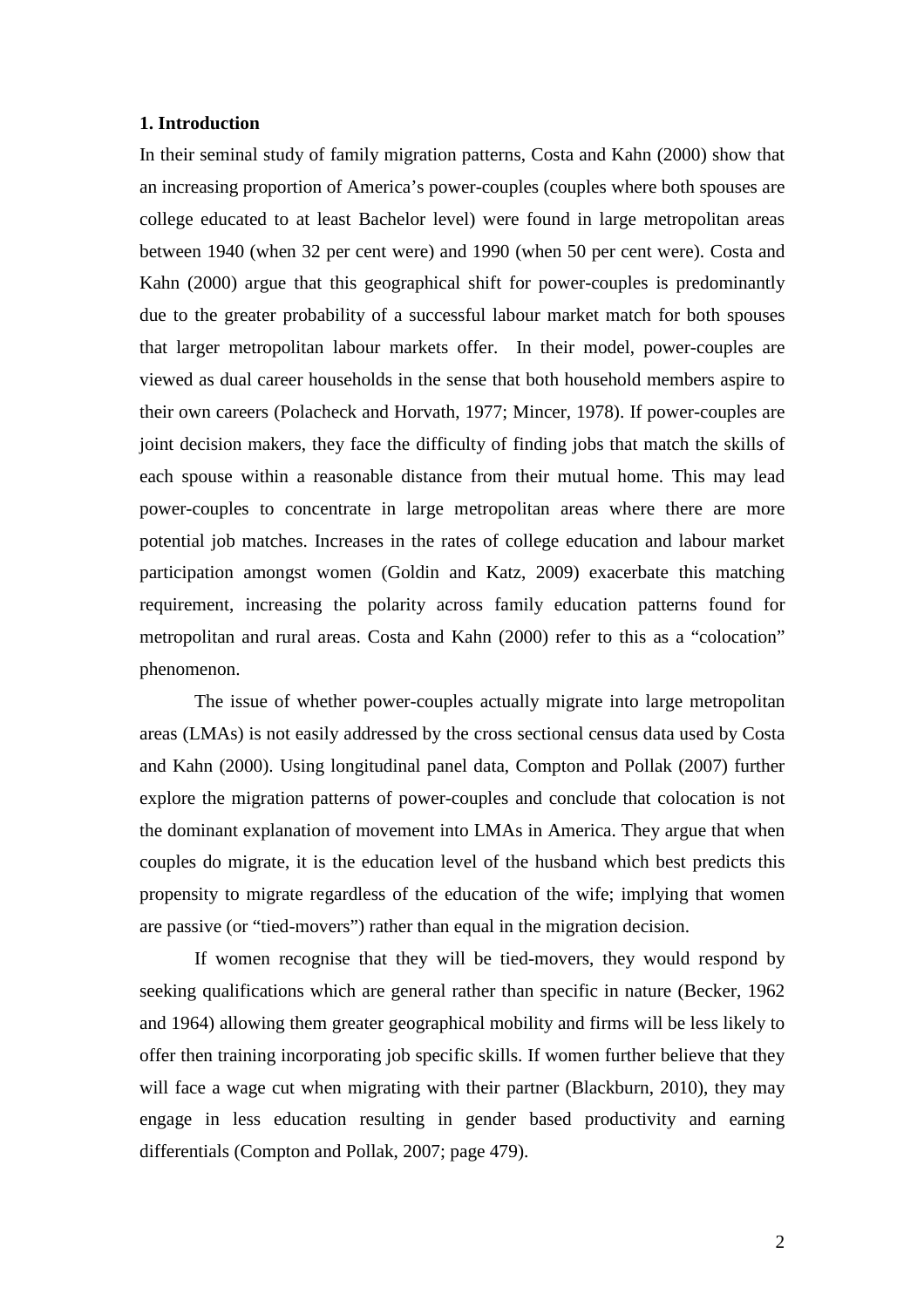An alternative explanation for the relative relocation of power-couples may simply be that the college educated are more mobile (Greenwood, 1997) and will tend to migrate into large metropolitan areas as they are attracted by the extra facilities available there. This "urbanisation" results in a larger pool of the college educated in metropolitan areas over time.

A comparison of the three models suggests a simple test: colocation predicts that power couples will be significantly more likely to migrate into major cities than any other couple type; the female tied-movers hypothesis predicts that the probability of migrating into large cities will be higher for couples where the male is a college graduate (i.e., power couples or male half-power couples); and urbanisation implies power-couples and half-power couples (regardless of the gender of the graduate) will be more likely to migrate to large cities than no-power couples (those where neither partner is a college graduate).

Australia is particularly suitable for such a study: it has one of the highest internal migration rates amongst stable economies (Hugo and Harris, 2011; page 15) and a considerable proportion of its population live in urban areas.<sup>[1](#page-4-0)</sup> Our contribution is to enrich this still unresolved area of research by investigating internal migration movements of power-type couples within Australia with a particular focus on the potential association between migration and local labour market features. In the process, we address whether colocation, tied-moving or urbanisation best describes the internal migration patterns for Australian couples.

We believe that this is the first study of this nature carried out in the Australian context. Data and variable selection are discussed in the next section, estimation methods and results are presented and discussed in section 3, with conclusions provided in section 4.

<span id="page-4-0"></span> $1$  In 2014, 89 per cent of Australia's population were urban compared to 81 per cent in the United States, 86 per cent in New Zealand, 88 per cent in Denmark and 92 per cent in Israel (Central Intelligence Agency, 2014).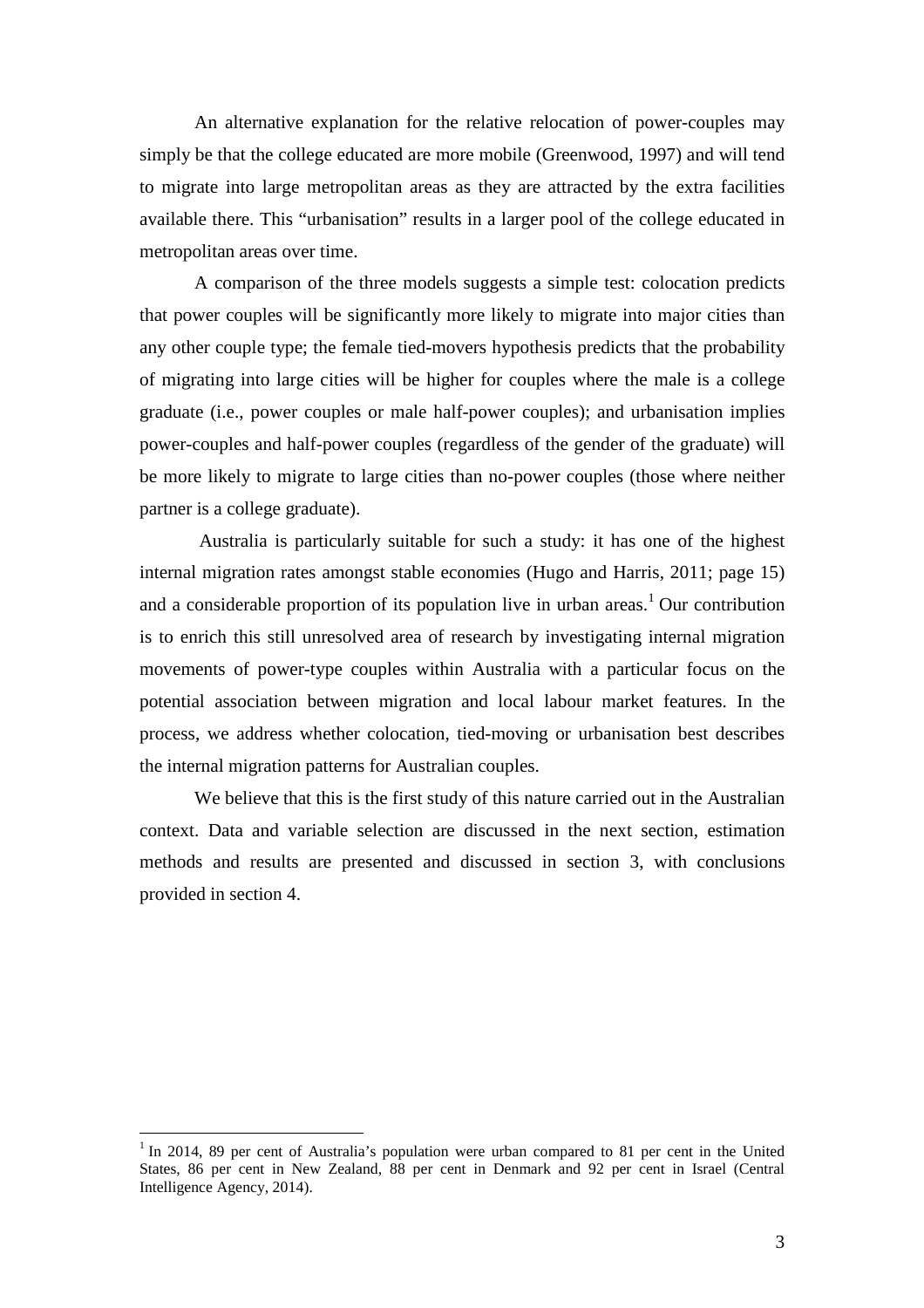### **2 The migration patterns of couples in Australia**

The data are taken from the Household, Income and Labour Dynamics (HILDA)<sup>[2](#page-5-0)</sup> survey which is a nationally representative, annual sample of private Australian households. The HILDA survey was launched in 2001. Each year, individual adult members (those aged 15 years and over) of households are interviewed over a broad range of socioeconomic topics; with particular emphasis on income, labour market characteristics, and family formation. (For greater detail on the HILDA survey design see Summerfield et al., 2013).

We make use of seven waves of the HILDA data (waves 2 to 8). The first wave is excluded due to a lack of data on pertinent variables.<sup>[3](#page-5-1)</sup> Whilst Australia was slow to respond to the recent international financial crises, 2009 saw a global recession (IMF, 2009; pages 11-14) and a substantial growth in unemployment (Junankar, 2014), the time period of interest has been accordingly limited to 2008. The sample is also restricted to couples whose average age is 50 or less as it is plausible to assume that these couples are more inclined to move for career reasons than are older households closer to retirement age. $4$  These sampling restrictions and those associated with the explanatory variables leads to the identification of 10,184 couple observations.

The couples are divided into four categories based on the education levels of the members: "power" couples (both couple members have at least a college, defined as Bachelor or higher level, degree); "male" or "female-power" couples (the male or female partner, respectively, has at least a college degree); and "no-power" couples (neither of the partners has a college degree). Table 1 reports the distribution of the 10,184 sample units across the four couple categories. We can see that of the 10,184 couples in the sample, 1,786 (or 17.5 per cent of the total) are power couples, of these 171 couples migrated (or 9.6 per cent of the 1,786 power couples).

<span id="page-5-0"></span> $2$ <sup>2</sup> This paper uses unit record data from the Household, Income and Labour Dynamics in Australia (HILDA) Survey. The HILDA Project was initiated and is funded by the Australian Government Department of Social Services (DSS) and is managed by the Melbourne Institute of Applied Economic and Social Research Melbourne Institute). The findings and views reported in this paper, however, are those of the authors and should not be attributed to either DSS or the Melbourne Institute.

<span id="page-5-1"></span> $3$  For example, information on home ownership was only collected from the second wave, this variable is used as a control variable in the estimation.

<span id="page-5-2"></span><sup>&</sup>lt;sup>4</sup> The same analysis was repeated for couples with an average age of 40 or less and confirms the results obtained with the older couples. Results are available on request.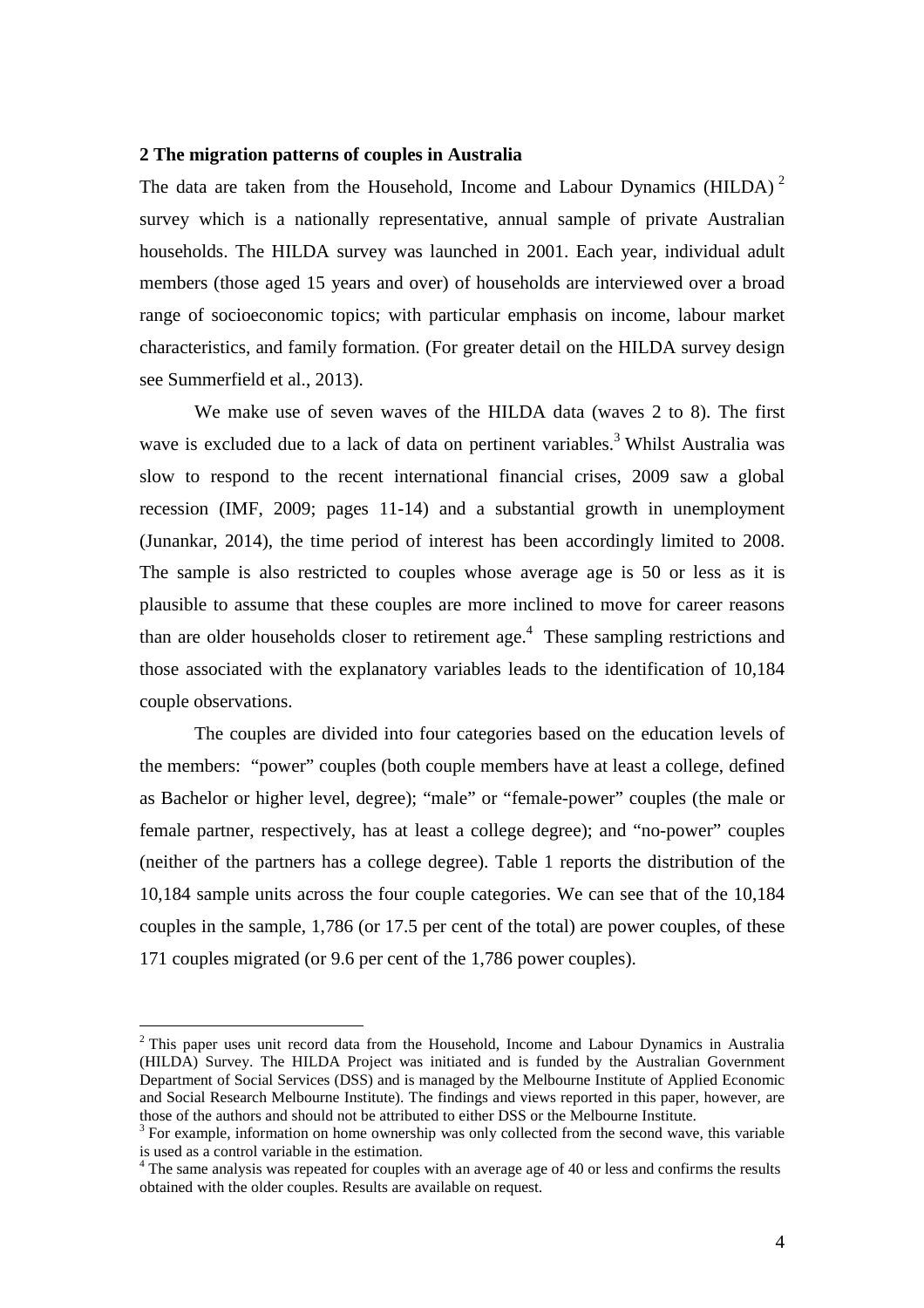|                      | All   |       | Migrated |       |
|----------------------|-------|-------|----------|-------|
|                      | Freq. | Perc. | Freq.    | Perc. |
|                      | (1)   | (2)   | (3)      | (4)   |
| Power couples        | 1786  | 17.5  | 171      | 9.6   |
| Male-power couples   | 1022  | 10.0  | 85       | 8.3   |
| Female-power couples | 1545  | 15.2  | 143      | 9.3   |
| No-power couples     | 5831  | 57.3  | 397      | 6.8   |
|                      |       |       |          |       |
| Total                | 10184 | 100   | 796      | 7.8   |

#### **Table 1. Couple power-types**

*Source: HILDA Survey – Waves 2 to 8 (Pooled)*

The term "migration" is used in this work to identify a change in Local Government Area (LGA) residency. Restricted data available in the HILDA Inconfidence Release files provide the geographical identification of households at a LGA level. A LGA represents the third and lowest tier of government in Australia, there are [5](#page-6-0)65 LGAs in Australia.<sup>5</sup> Information on LGAs was combined with information on the Section of State (SOS) which enables grouping into three broad types: major city, urban or rural. The joint use of LGAs and SOS leads to the identification of migration movements and type of place of destination and origin. Migration is relatively common in the sample, columns 3 and 4 of Table 1 reveal that 796 (or 7.8 per cent) of the couples migrated between 2002 and 2008.

Figure 1 reports the overall geographical distribution of couples by power-type and by type of location. Living in a major city is clearly the most common outcome for all of the couple types, more so for the power couples. There is also *prima facie* evidence that male-power couple outcomes have a more similar geographical distribution to power couples than do female-power couples.

<span id="page-6-0"></span> $<sup>5</sup>$  LGAs are often referred to with different names. This is because the name "local government area" is</sup> used to identify a geographical area under the responsibility of an incorporated local government council. The range of local government councils varies across states. The types of LGAs in each state are: Cities, and Areas (New South Wales); Cities, Rural Cities, Boroughs and Shires (Victoria); Cities, Towns, and Indigenous Councils (Queensland); Cities, Rural Cities, Municipalities and District Councils (South Australia); Cities, Towns and Shires (Western Australia); Cities and Municipalities (Tasmania); Cities, Towns, Shires and Community Government Councils (Northern Territory).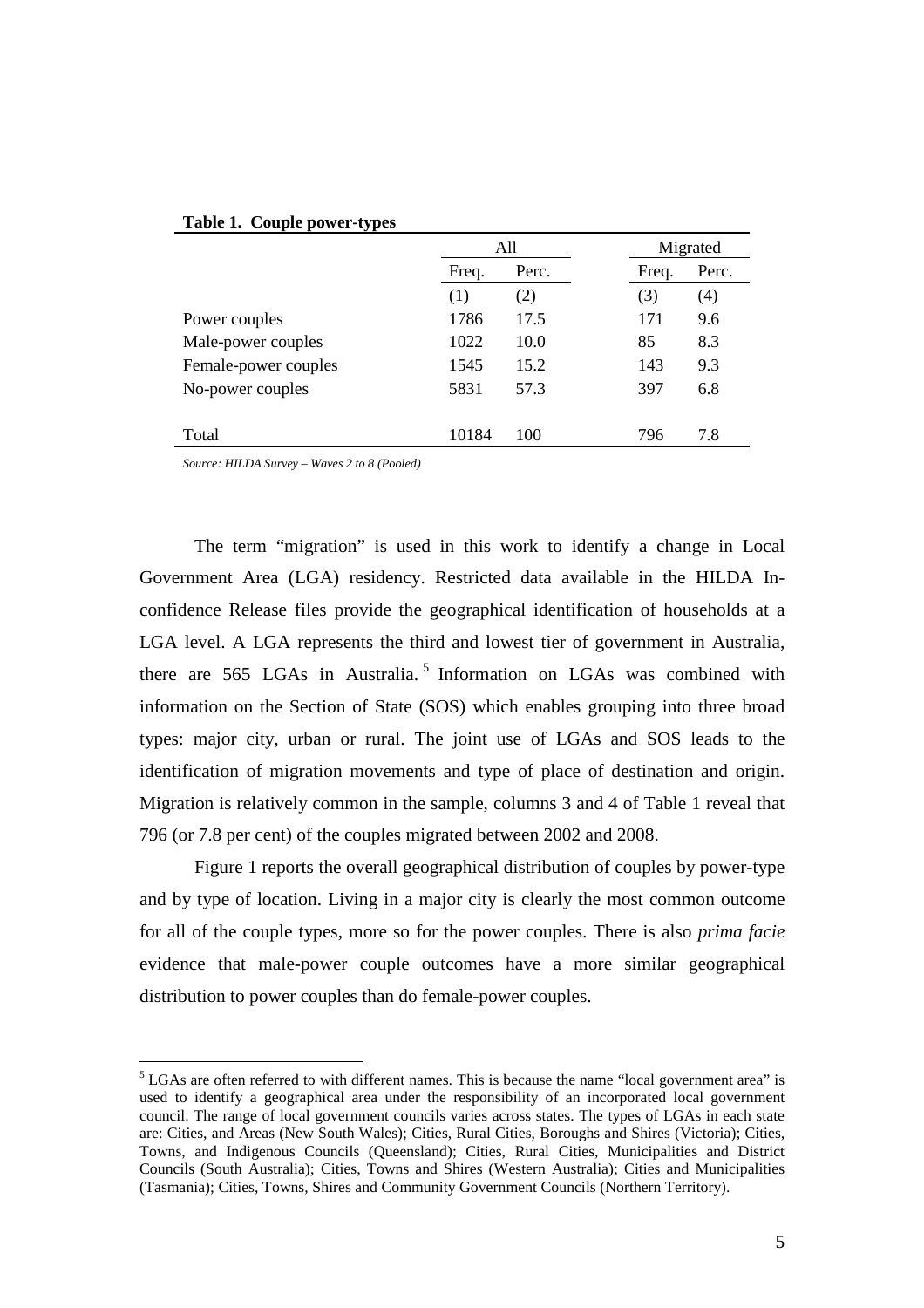

Figures 2 and 3 focus on those couples who have migrated. Figure 2 reports the distribution of migration destinations across couple power-types by distinguishing destination locations by type.



It is clearly considerably more common for power and half-power couples to migrate to major cities than to urban and rural areas combined. This trend is also true for no-power couples, however, their migration movements are more strongly directed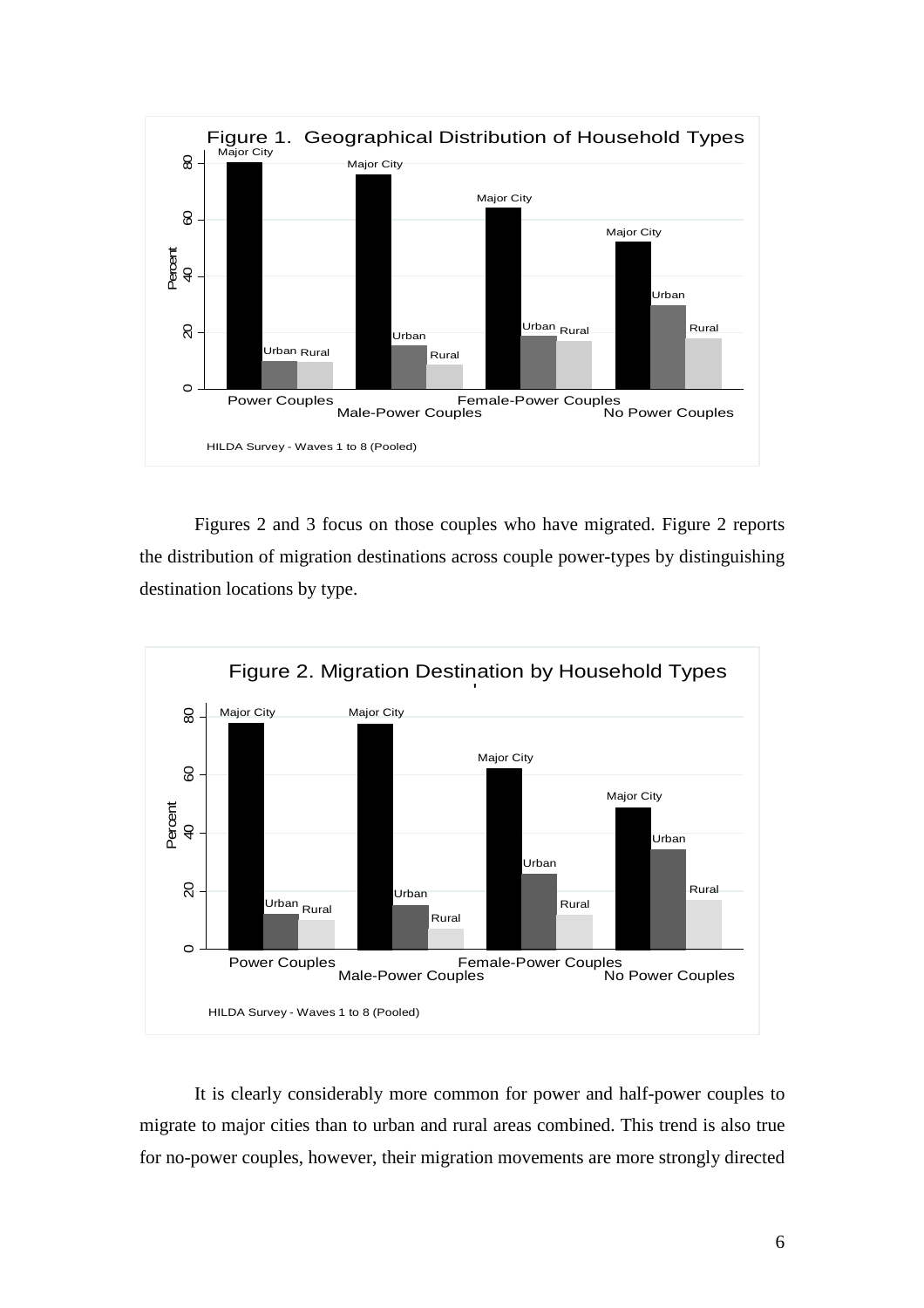to urban and rural locations. The migration movements of male-power couples can again be seen to follow the migration patterns of power couples more closely than female-power couples, which in turn, are more similar to the migration patterns of nopower couples.

Figure 3 reports the distribution of places of origin across couple power-types by distinguishing origin locations by type. The trends reported in the Figure 3 are very similar to those reported in Figures 1 and 2: migration movements of power-type couples seem to be clustered on location type; power and half-power couples tend to migrate between major cities. Migration movements of no-power couples show considerably stronger tendencies to also move to and from urban and rural areas. Male-power couples again appear to behave more like power couples whilst femalepower couples appear more like no-power couples.



If power couples were subject to colocation pressure, their migration patterns would be different from the migration patterns of the other power-type couples. Instead, the preliminary evidence on the migration patterns of power couples and male-power couples revealed in Figures 1 to 3 does not support the colocation hypothesis proposed by Costa and Kahn (2000) and may instead reflect the argument that females are tied-movers as presented by Compton and Pollack (2007). We return to test these hypotheses more formally in the estimation section below.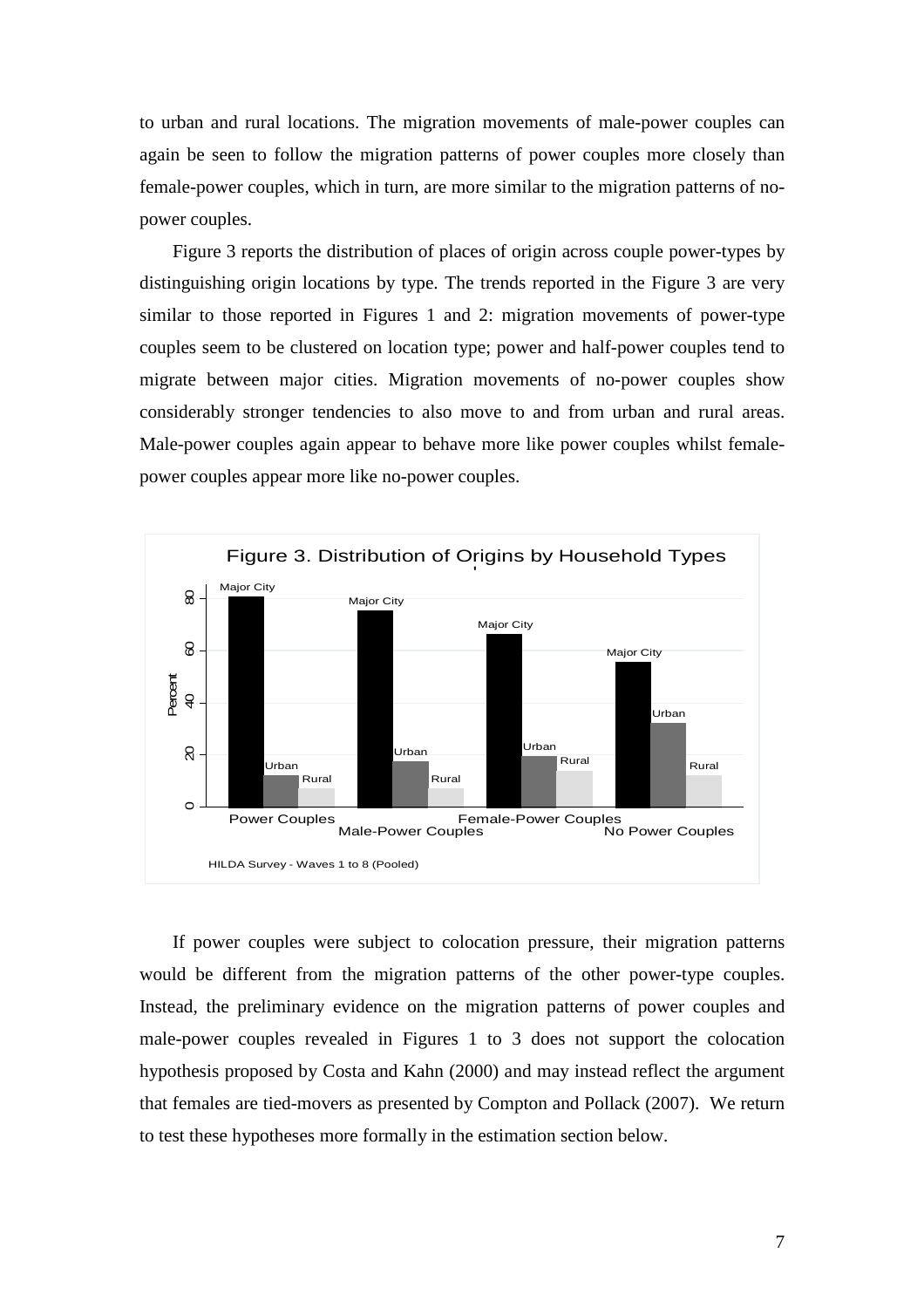We are interested in the migration movements of power-type couples within Australia with a particular focus on the potential association between these movements and local labour market features. Couple power type, geographic area, and migration are defined and discussed above.

Table 2 presents selected summary statistics for the variables and samples of interest. The table contains five columns for the full sample, power couples, malepower, female-power, and no-power couples, respectively. Beginning with the full sample of all couples in panel 1 of Table 2, males (panel 1) and females (panel 2) can be seen to have similar education (both genders having on average close to 13 years of education). We assume individuals judge whether they are over or under-educated by comparing their own education (measured in years) with the local area (LGA) average education for their occupation. If the individual is not employed, she/he is assumed to compare their education level to the average education of those not-in-employment in their LGA. These relative education measures are constructed for the two genders separately; the female member of the couple compares herself with the local female labour force and similarly the male member of the couple compares himself with the local male labour force. Overall (see Table 2), females tend to be over-educated relative to males although there is substantial variance in the measure. When the analysis is restricted to power-type couples, the power-members of the couples are typically over-educated and the no-power member under-educated, analogously both couple members are on average under-educated in no-power couples (column 5).

The LGA unemployment rate is included as an indicator of local labour market tightness. This measure is also constructed for the two genders separately. Perhaps unsurprisingly, this measure of unemployment is similar for the two genders, being slightly less for power couples than for no-power couples. A further indicator of labour market tightness is provided by constructing the measure of local labour market job insecurity. A particularly attractive characteristic of the HILDA survey is the presence of subjective job insecurity information. The respondent is asked the following question: *What do you think is the per cent chance that you will lose your job during the next 12 months? (That is, get retrenched or fired or not have your contract renewed)*. A value of 0 indicates the individual is certain of retaining their job, whereas a value of 100 suggests the individual is certain of losing his/her job in the next 12 months. Local market job insecurity was constructed by taking the average of this subjective job insecurity measure at LGA level for the two genders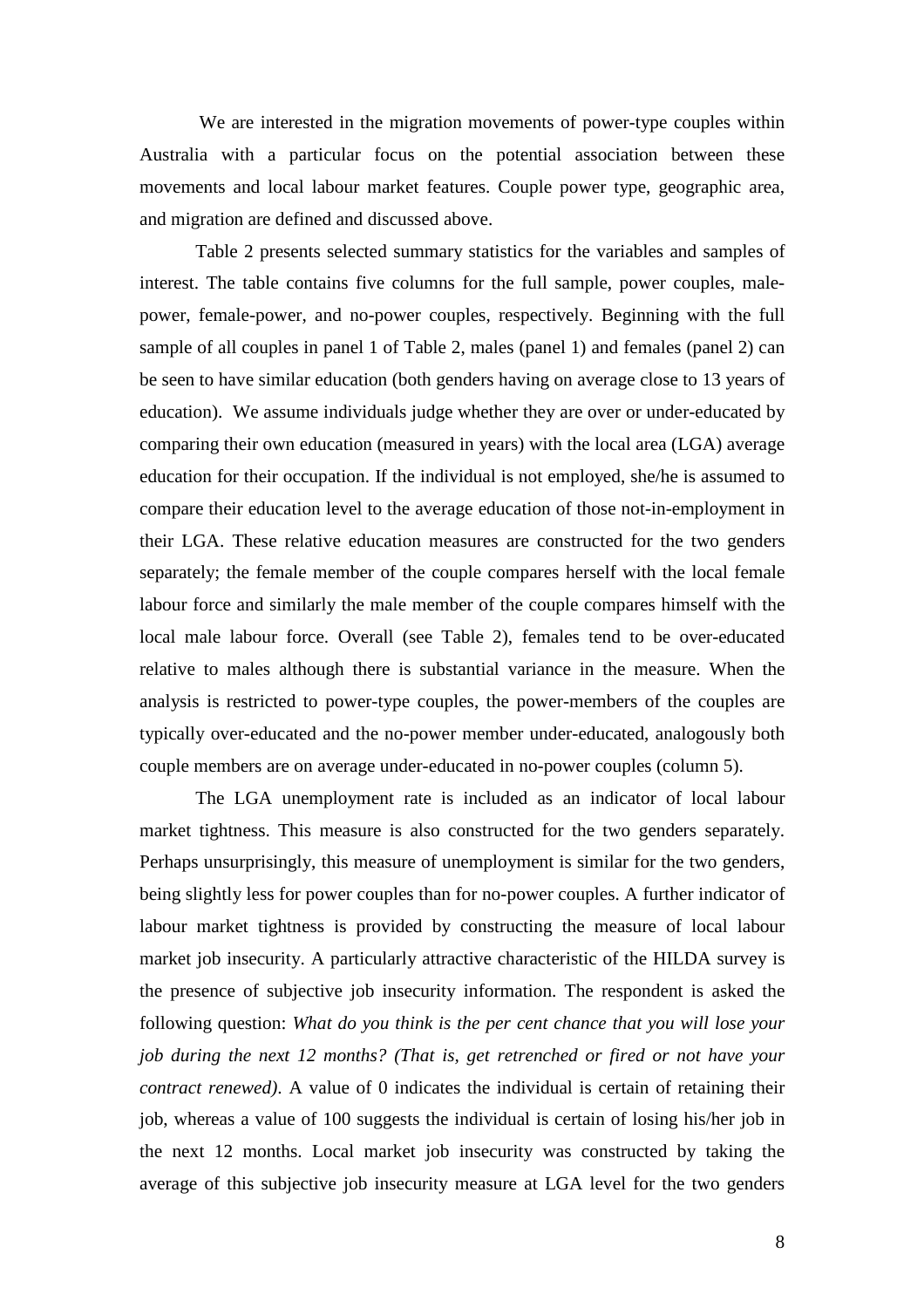separately. As shown in Table 2, on average males report a slightly more insecure local labour market than females and this is true for all couple types (considering columns 1 to 5, inclusively).

Table 2 also reports labour force status for males and females across powertype couples. Employment rates are considerably higher for males at 93 per cent for all males and 73 per cent for all females. The biggest employment difference across couple members occurs amongst male-power couples (97 percent of the men and 68 per cent of the women employed). In general, the gender employment rates are similar for power couples and female-power couples, whilst no-power couples also have considerable fewer women employed. In aggregate, unemployment rates are considerably lower amongst power couple members than no-power couples. A similar pattern is found for the percentage out-of-the-labour-force; men are consistently found to be more likely to be participating in the labour market, with the gender gap in participation being highest in male-power couples (followed closely by no-power couples).

Considering household characteristics (panel 3 of Table 2), the average age distribution across couples is similar with no-power couples averaging the youngest at 35.3 years and male power couples the oldest at 37.3. On average, the households in the full sample have 1.3 dependent children present (column 1, panel 3), this is closer to 1.1 dependent children when the female couple member is a graduate. Household financial year disposable income is calculated as the difference between household financial year gross incomes (including wages, windfall and other income) less all household financial year taxes. It is measured in 2006 Australian dollars. Power couples have 56 per cent more disposable income than no-power couples in Australia. The female household disposable income share is measured as the female partner's individual contribution to her total household's disposable income. The share of household income controlled by the female is on average 32 per cent (or some half of the share generally controlled by the male). <sup>[6](#page-10-0)</sup> This value varies between 24 per cent in male-powercouples to 41 per cent for female-power couples (panel 4)[.](#page-10-1)<sup>7</sup> A substantial

<span id="page-10-0"></span><sup>&</sup>lt;sup>6</sup> Men earn substantially more per hour than women in Australia, our data indicates a raw average hourly gender wage gap of 28.5 per cent (this gap is consistent with other studies using Australian data, see Chzhen et al 2013).

<span id="page-10-1"></span><sup>7</sup> Akerlof and Kranton (2000 and 2010) and Bertrand et al (2015) argue that couples seek traditional roles with respect to the control of household resources, in particular, couples may reject labour market outcomes which result in women earning more than their male partners and/or that households display an aversion to women having higher incomes than their partners.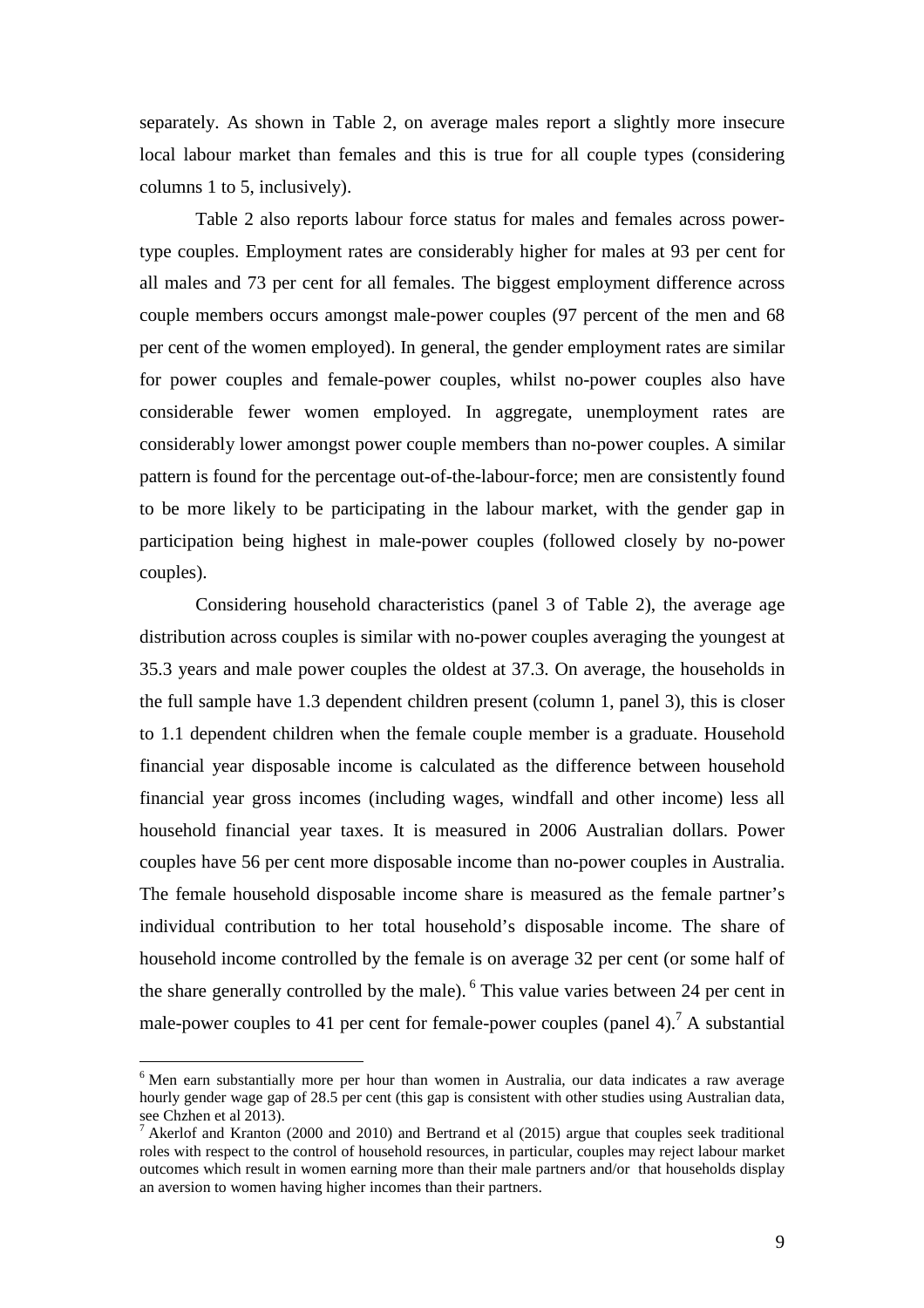proportion of the couple members are foreign born, considerably more so amongst nopower couples. Finally, home ownership is prevalent in Australia (Mariotti et al, 2015) and the distribution of home ownership across power-type couples is consistent with expectations: no-power couples are considerably less likely to be home owners. We would expect home-ownership to increase the costs associated with migration and to lessen the probability of the couple moving.

### **3. Estimation and results**

Similar to Compton and Pollak (2007), we estimate two econometric models of migration.<sup>[8](#page-11-0)</sup> The first model estimates the probability of migrating allowing for sample selection:

$$
q_{it}^* = z_{it}\delta + v_{it} \quad i = 1,...,N_1 \text{ and } t = 1,...,T
$$
 (1)

$$
y_{it}^* = x_{it} \beta + u_{it} \ \ i = 1, \dots, N_2, N_2 < N_1 \ \text{and} \ t = 1, \dots, T \tag{2}
$$

where equation (1) estimates the probability of remaining in the sample,  $q_i^*$ ; and equation (2) estimates the probability of migrating  $y_i^*$ ;  $z_{it}$  and  $x_{it}$  are vectors of exogenous explanatory variables;  $\delta$  and  $\beta$  are the corresponding vectors of parameters to be estimated; and  $v_{it}$  and  $u_{it}$  are error terms;  $N_1$  denotes the full sample;  $N_2$  includes all the couples that survive (e.g. couples that remain together or couples that decide to keep participating in the survey). Sample attrition can be considered by rewriting equation (2):

$$
y_{it}^{*} = x_{it} \beta + \lambda \left[ \frac{\phi(z_{it} \delta)}{\Phi(z_{it} \delta)} \right] + \eta_{it}, i = 1, ..., N_1, \text{ and } t = 1, ..., T \quad (3)
$$

<span id="page-11-0"></span> $8 \text{ In Compton and Pollak}$  (2007) the migration decision is defined in terms of a three equation latent dependent variable model (rather than the two equation model presented here), the third equation estimates the probability the coupling continuing (not divorcing).. The divorce equation cannot be estimated with the HILDA dataset that we use as it is not possible to identify why sample units disappear from the survey.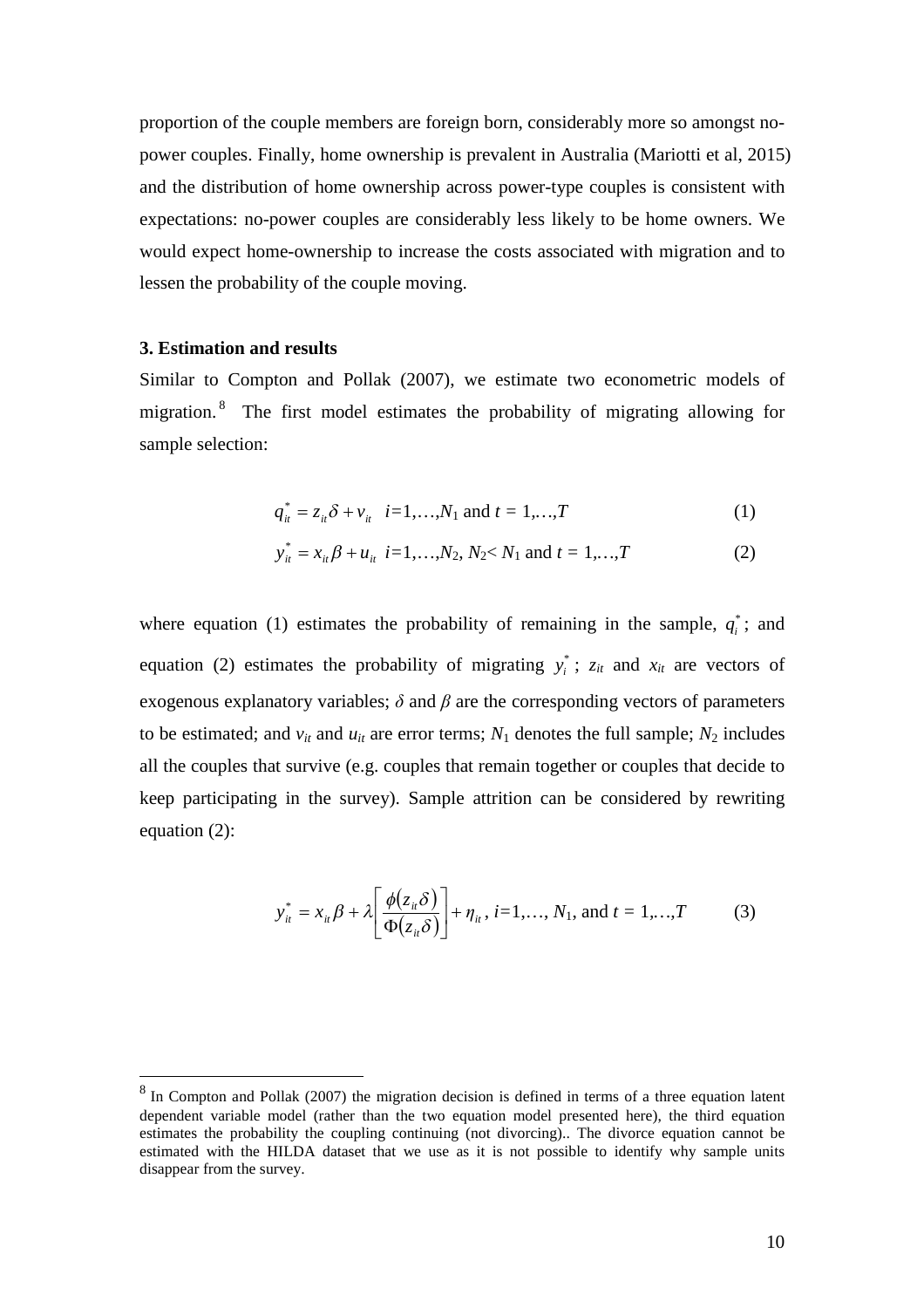replacing  $v_{it}$  with the estimated generalised residuals from the probit model, (shown by Vella (1993) to be equal to their respective inverse Mills ratio); the *t*-test on *λ* is a test of attrition.

In the second model, the decision to migrate (or not) is modelled simultaneously with the type of place of destination (Compton and Pollak, 2007; page 485). The probability that observation *i* chooses outcome *j* is given by:

$$
P(y = 1 | \mathbf{x}) = 1 / \left[ 1 + \sum_{h=1}^{J} \exp(x_{ih} \beta_h) \right], j = 1
$$
  

$$
P(y = j | \mathbf{x}) = \exp(x_{ih} \beta_h) / \left[ 1 + \sum_{h=1}^{J} \exp(x_{ih} \beta_h) \right], j = 2,3,4
$$

where  $j=1,2,3,4$  represents the four destination outcomes (not migrating  $j=1$ , migrating to rural  $j=2$ , urban  $j=3$ , or major city  $j=4$  location, respectively). The baseline category, chosen for the multinomial logit model, is not migrating.

### *(i) Model 1, the migration decision*

We begin with a base model for the probability of the couple migrating, corresponding to equation (3). The explanatory variables included in the base model are: the type of power coupling (omitted category is no-power); the type of the LGA (omitted category is major city); the age (and age squared) of each couple member; each couple member's education relative to the LGA average for their occupation; the number of dependent children in the household, least one couple member being foreign born, and if the couple are home owners. Full results for the base model are provided in Table 3 with: no correction for attrition in column 1; IMR correction in column 2 (Vella 1998)<sup>9</sup>[;](#page-12-0) or inverse probability weighting IPW in column 3 (Robins et

<span id="page-12-0"></span>

| <sup>9</sup> Inverse Mills Ratio                  |       |         |     |       |
|---------------------------------------------------|-------|---------|-----|-------|
|                                                   | Mean  | St. Dev | Min | Max   |
| $\phi(z_{i\theta}\delta)/\Phi(z_{i\theta}\delta)$ | 0.299 | 0.0227  |     | 1.585 |
|                                                   |       |         |     |       |

*HILDA Survey – Waves 2 to 8 (Pooled)*

The vector  $z_i$  in equation (1) includes the base model variables and each couple member's own health status (a binary measure coded as 1 if the individual records their health as fair or poor, as opposed to being good, very good or excellent) . Sample attrition is found to be relevant and should be addressed when considering coupled migration within Australia (as indicated by the significant Inverse Mills Ratio in the penultimate row of Table 4).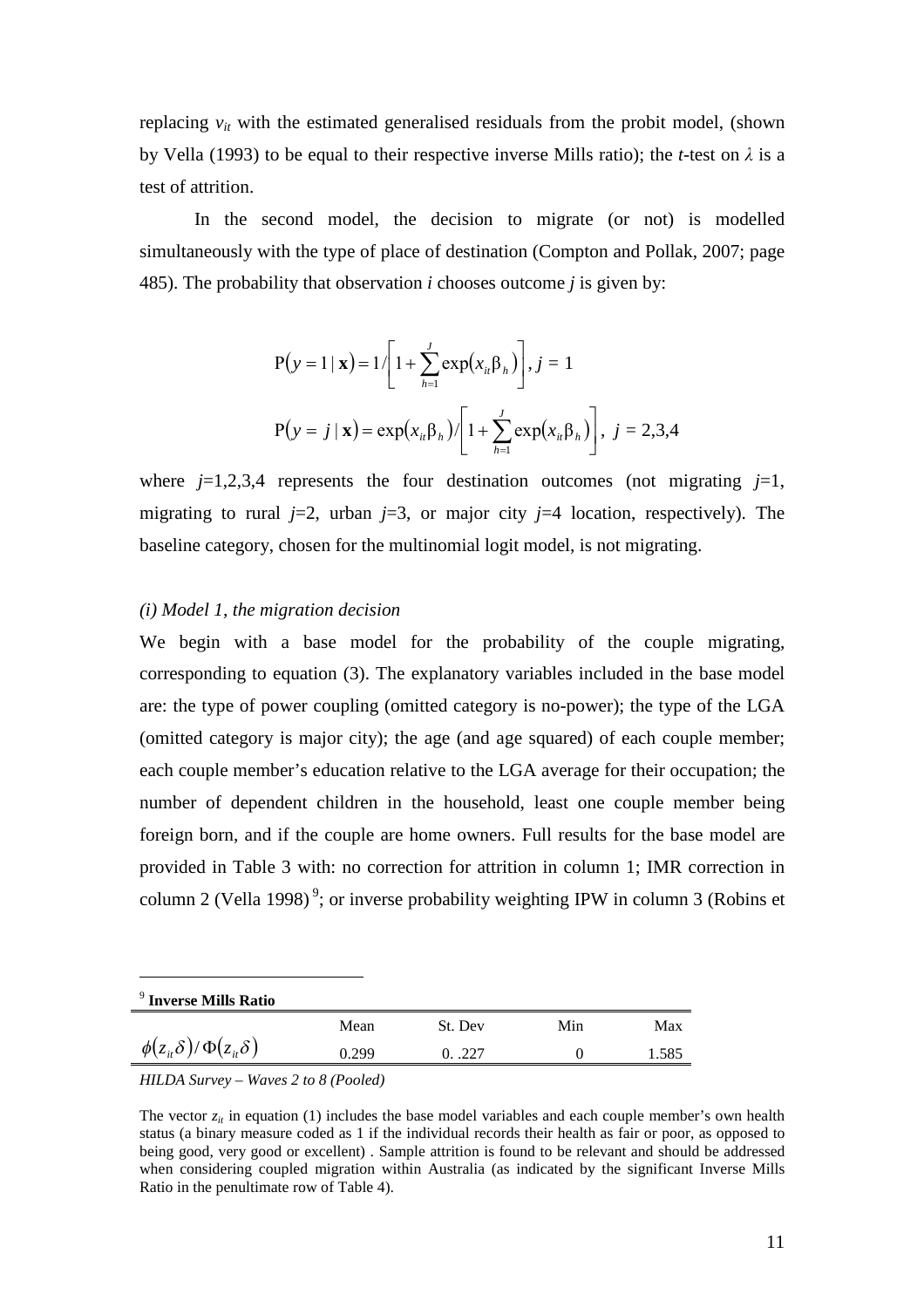al.  $1995)^{10}$  $1995)^{10}$  $1995)^{10}$ . We did not find significantly different results adopting IPW and instead adopt IMR correction (which was found to be significant) in the analyses below. Whilst we discuss selected results from the base model in more detail shortly, it is worth noting that we find that couples are less likely to migrate if the male is overeducated or if the couple own (purchased or currently paying a mortgage on) their house across the three specifications in Table 3.

Table 4 presents selected marginal effects from the probit estimation of the probability of migrating with IMR correction; corresponding to equation (3) and the base model presented in column 2 of Table 3. The results presented in column (A) of Table 4 reveal that power couples are 4.3 per cent more likely to migrate than nopower couples, male power couples are 3.7 per cent more likely and female power couples are only 3 per cent more so. These differences in rank are not significant (at standard confidence levels). However, the relationship between female power couples and migration is strongly significant in its own right. Moving across the columns in Table 4, alternative explanatory variables are added to the model and the marginal effects associated with these variables are reported. Column B considers job insecurity in the local labour market of origin, Column C the local unemployment rate and column D considers labour market status, household disposable income, and the female income share. In each case, it is typically the female measure (rather than the male) that is found to be significantly related with migration. The final rows of column D suggest that couples with higher household income are more likely to migrate whilst female income share is not significantly relevant. Importantly, changing the specifications as we move across the columns in Table 5 is not associated with substantial or significant changes in the marginal effect of power couple status on the probability of migrating.

To reiterate, we do not find *prima facie* evidence suggesting females are tiedmovers in migration decisions from Table 4. Power couples do appear to be the most likely to migrate, however, unlike Compton and Pollack (2007) we do not find this

<span id="page-13-0"></span><sup>&</sup>lt;sup>10</sup> We considered sample attrition correction based on *Inverse Probability Weighting* (IPW) which can be applied to general *M*-estimators (Robins et al. 1995; Fitzgerald et al. 1998, 1999; Wooldridge 2002a, 2002b). This approach can be applied in the context of inherently non-linear models (such as probit). From the first stage probit estimation represented by equation (1), the fitted probabilities of estimated response  $p_i$  are obtained. The inverse of the fitted probabilities are used to weight the observations in the IPW models. The observations appearing for the first time in the sample are attached a  $p=1$  (a trivial interpretation is that sample units appearing for the first time in the sample are certain to be in their respective waves). Results are presented in column 3 of Table 3 for the base model.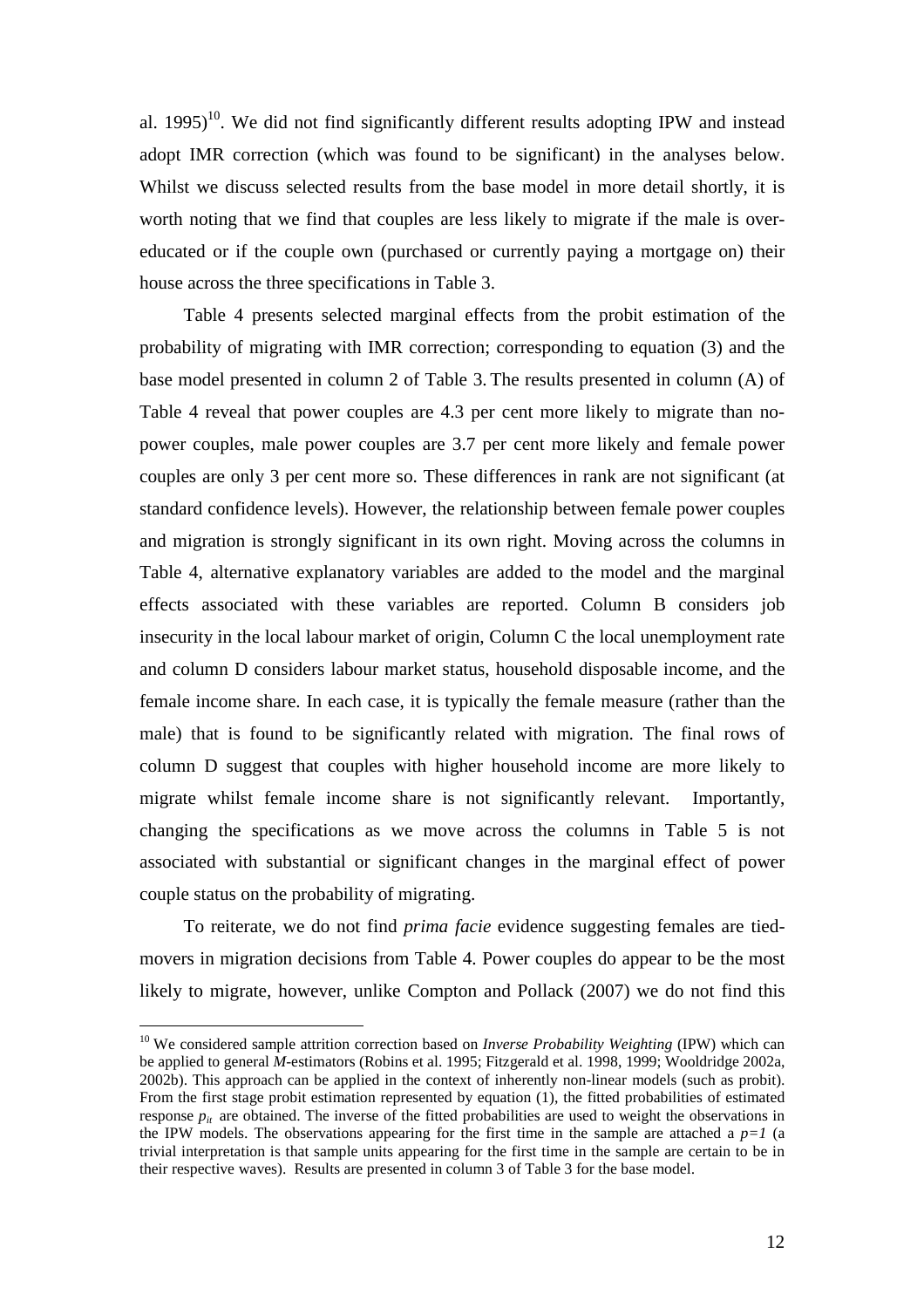relationship is significantly stronger for male half power couples than for female half power couples.

We also do not find significant differences in the probability to migrate related to the type of the origin LGA. The statistical insignificance of the parameter estimates associated with the labour market composition of the place of origin provides some support for the prediction of Costa and Kahn (2000).

### *(ii) Model 2, migration and destination determined together.*

Table 5 presents selected results for the multinomial logit estimation of the probability of migrating to major city (column 1), urban (column 2) or rural (column 3) destinations relative to not migrating for the base model.<sup>[11](#page-14-0)</sup> Relative risk ratios are recorded in italics, followed by the respective coefficient estimate and standard error. The panels in Table 5 correspond to the columns in Table 4, so panel A of Table 5 provides results for the equivalent model in column A of Table 4; panel B of Table 5 for column B of Table 5, and so on.

The selected results presented in column 1 of panel A of Table 5 reveal that power-couples are 2.1 times more likely to migrate to a major city relative to the omitted no-power couples; male-power couples are 2.0 times more likely; and femalepower couples are 1.7 times more likely. However, the estimated coefficients underlying these relative risk ratios are not significantly different to each other. Reading across the columns in panel A reveals that the significant relationship (and the qualitative ranking) between migration probability and power-type is only found for migration into major city LGAs, There are no significant associations found for couple power-type and the probability to migrate to urban or rural LGAs.

Considering the type of the origin LGA in column 1, (compared to the omitted urban LGA), couples are more likely to migrate to major city LGAs if they come from a major city LGA already. They are less likely to migrate from a major city LGA to an urban LGA (column 2) or to a rural LGA (column 3).

Similar results are found in panel B when the gender specific labour market insecurity measure of the origin LGA is included in the analysis; in panel C when the gender specific unemployment rate in the origin LGA is included; and in panel D

<span id="page-14-0"></span> $11$  Table A1 of the Appendix provides full results for the base model multinomial logits corresponding to panel A of Table 5: couples are again found to be less likely to migrate if the male is over-educated (although not significantly for migration into a major city LGA) or if the couple own (purchased or currently paying a mortgage on) their house.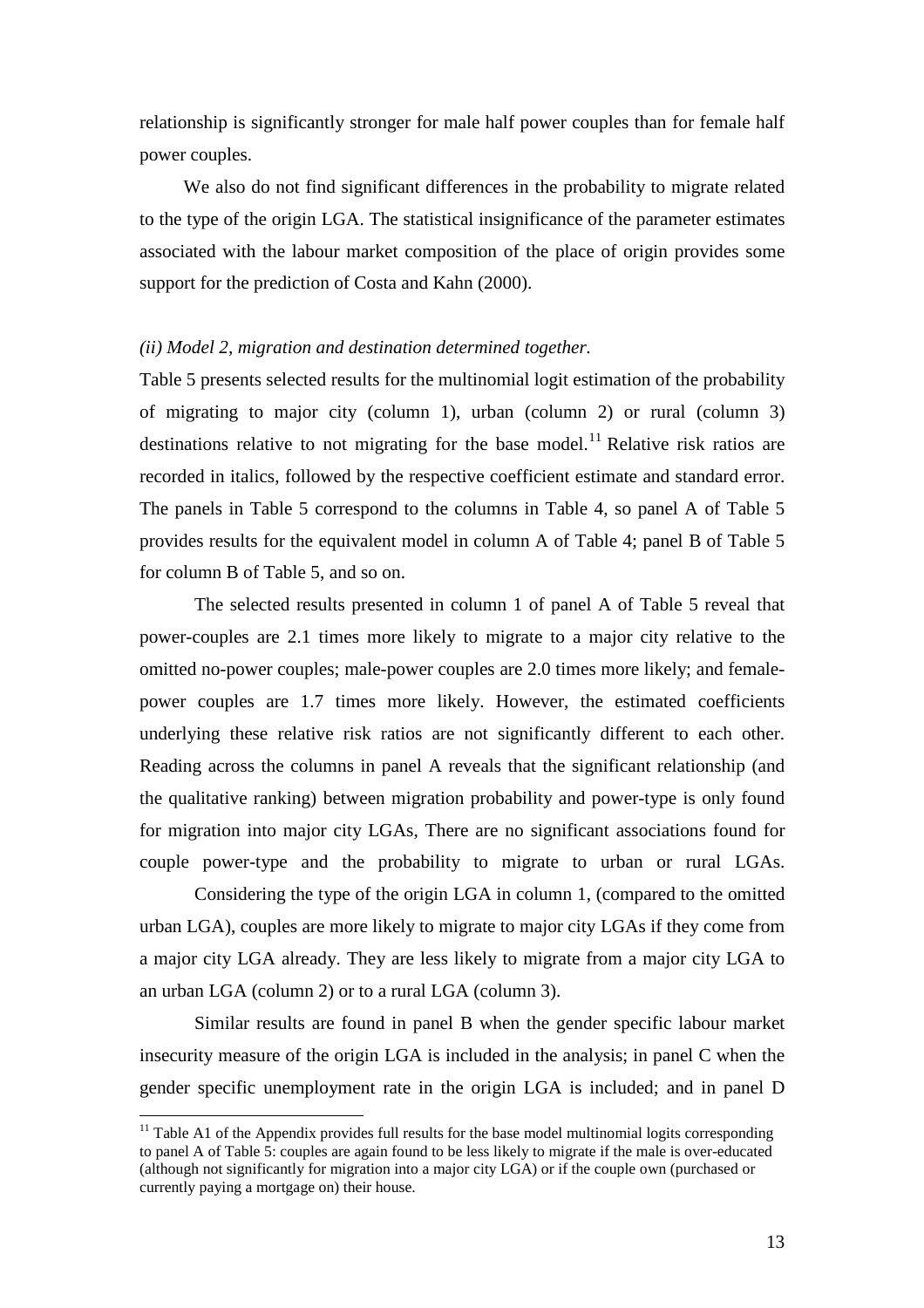when individual labour market status, household disposable income and female couple member's share of household income are reported.

Taken together, our results suggest that couples with at least one graduate member are more likely to migrate to major city LGAs regardless of the gender of the graduate. When they migrate, they tend to move from major city LGA to major city LGA.

The results in Table 5 also indicate that when the probability of migration is associated with gender specific variables, these tend to be the female measures. For example, the probability of migrating to an urban area is significantly lower when women report more local labour market insecurity, although with a relative risk ratio of 0.966 this effect is very small (panel B); the probability of the couple migrating to an urban or rural type LGA is strongly related to the LGA unemployment rate for females (panel C); and there is a higher probability of the couple migrating to major city or urban LGAs when the female is unemployed or out-of-the-labour market (panel D).

Rather than being a tied-mover, we could interpret these findings as suggesting that females who are not well matched in the local labour market are successfully migrating the couple. Alternatively, the couple are more likely to migrate when the female's labour market position is tenuous. It is only in column 3 of panel D that we find a significant relationship between migration and male labour market characteristics: couples are more likely to migrate to rural LGAs when the male is out-of-the-labour force, and less likely to do so when the male is currently unemployed. Furthermore, the results presented in column 3 of panel D suggest no significant relationship between the migration and female member's share of household income.

### **4. Conclusion**

We analyse the migration movements of power couples, half power and no-power couples within Australia between 2002 and 2008. We also address potential correlation of these movements with local labour market features.

We do not find evidence suggesting females are tied-movers in migration decisions for Australian couples. Power couples appear to be the most likely to migrate, however, unlike Compton and Pollack (2007) we find this relationship to be significant and similar for both male half-power couples and female half-power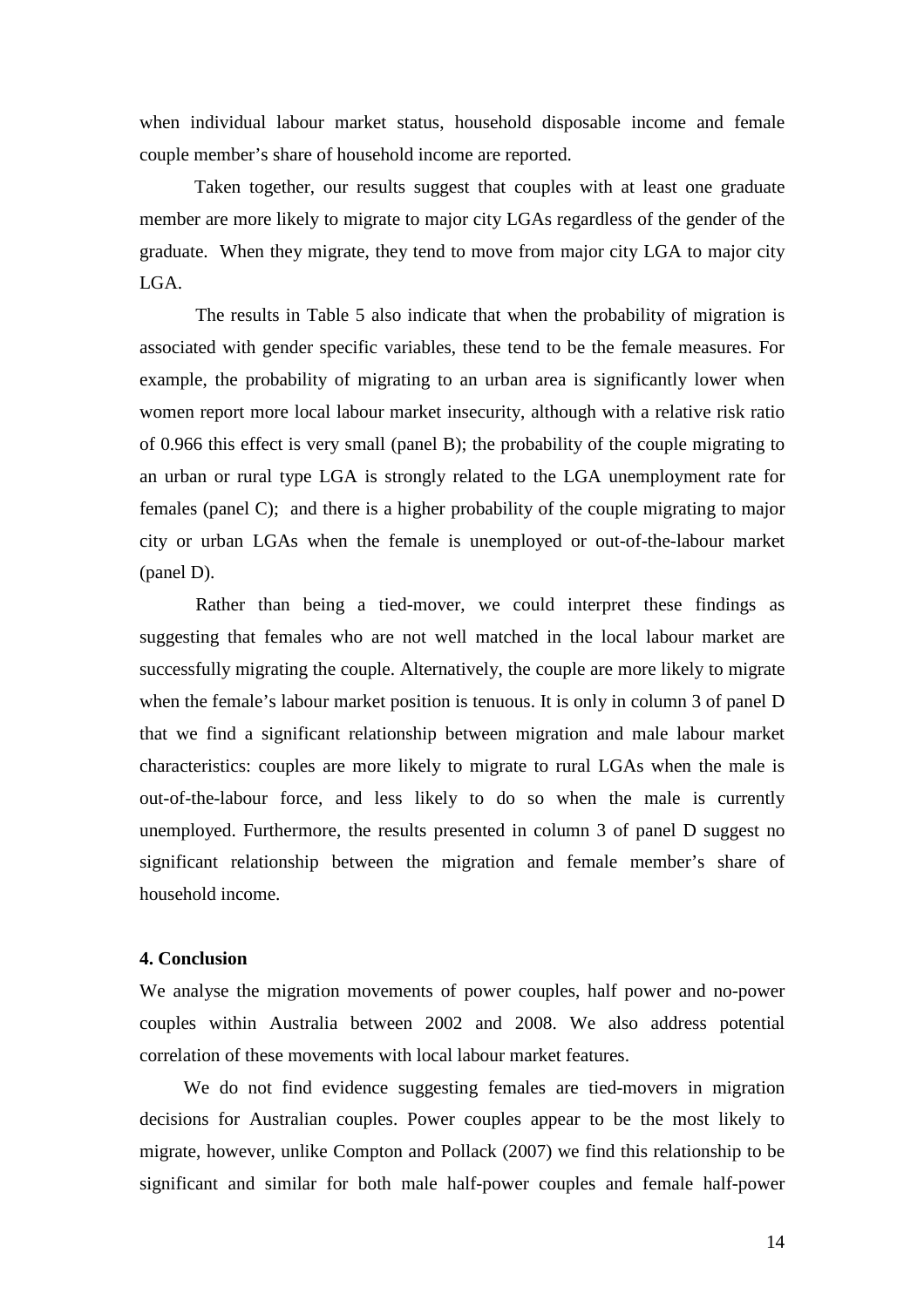couples. Furthermore, when the probability of migration is found to be significantly associated with gender specific variables these tend to be the female local labour market measures. Rather than being a tied-mover, we could interpret these findings as suggesting that females who are not well matched in the local labour market are successfully migrating the couple.

We also do not find significant flows of power couples from rural or urban areas to large cities. The statistical insignificance of the parameter estimates associated with the labour market composition of the place of origin does support this prediction of Costa and Kahn (2000).

Taken together, our results support the urbanisation hypothesis for couples: partnered college graduates in Australia like to live in major cities regardless of their gender or the qualifications of their partner.

### **References**

- Akerlof, G.A. and Kranton, R.E. (2000) Economics and identity. The Quarterly Journal of Economics 115(3): 715-753.
- Akerlof, G.A. and Kranton, R.E. (2010) Identity economics: How Our Identities Affect Our Work, Wages, and Well-being. (Princeton: Princeton University Press.)
- Becker, G.S. (1962) Investment in human capital: A theoretical analysis. Journal of Political Economy 70; 9-49.
- Becker, G.S. (1964) Human Capital: A Theoretical and Empirical Analysis, with Special Reference to Education (The University of Chicago Press, Chicago).
- Bertrand, M., Kamenica, E. and Jessica Pan, J. (2015) Gender identity and relative income within households. The Quarterly Journal of Economics 130(2): 571- 614.
- Blackburn, M.L. (2010) Internal migration and the earnings of married couples in the United States. Journal of Economic Geography 10: 87-111.
- Central Intelligence Agency (2014) The World Factbook: Field listing urbanization. [https://www.cia.gov/library/publications/the-world-factbook/fields/2212.html](https://www.cia.gov/library/publications/the-world-factbook/fields/2212.html downloaded on 30/04/2015) [downloaded on 30/04/2015](https://www.cia.gov/library/publications/the-world-factbook/fields/2212.html downloaded on 30/04/2015).
- Chzhen, Y. Mumford, K.A. and Nicodema, C. (2013) The Gender Pay Gap in the Australian Private Sector: Is Selection Relevant Across the Wage Distribution. Economic Record 89(286): 367-381.
- Compton, J. and Pollack, R.A. (2007) Why are power couples increasingly concentrated in large metropolitan areas? Journal of Labor Economics 25: 475-512.
- Costa, D.L. and Kahn, M.E. (2000) Power couples; Changes in the locational choice of the college educated, 1940-90. The Quarterly Journal of Economics 115:1287-1315.
- Goldin, C. and Katz L.F. (2008) Transitions: Career and family lifecycles of the educational elite. AEA Papers and Proceedings. 98:363-369.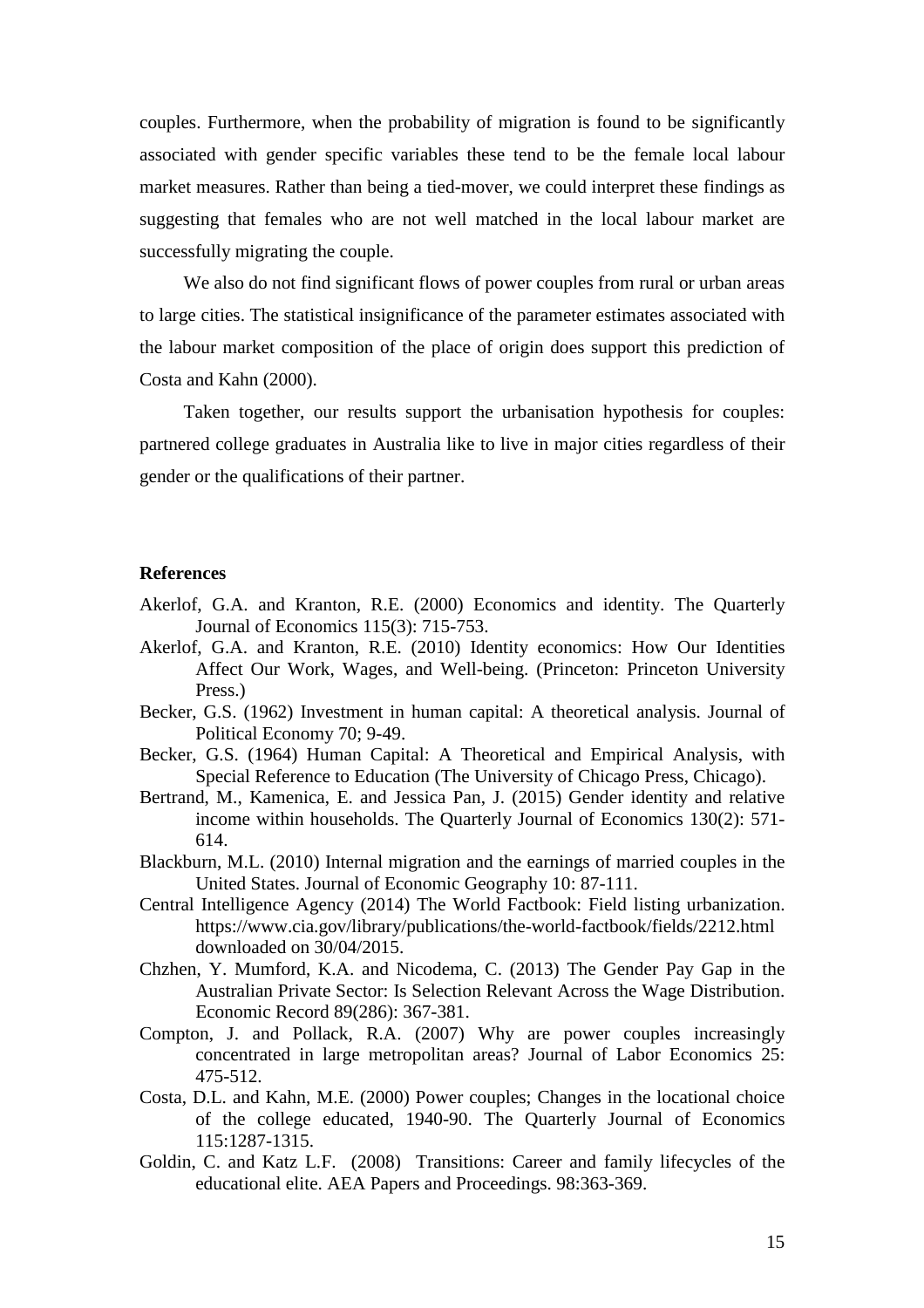- Hugo, G. and Harris, K. (2011) Population distribution effects of migration in Australia: Report for the Department of Immigration and Citizenship. (Canberra, Australia).
- IMF (International Monetary Fund). (2009). World Economic Outlook April 2009: Crisis and Recovery. World Economic and Financial Surveys. <http://www.imf.org/external/pubs/ft/weo/2009/01/pdf/text.pdf> Retrieved 27 September 2013.
- Junankar, P.N. (2014) The Impact of the Global Financial Crisis on Youth Labour Markets. IZA DP No. 8400.
- Mariotti, F., Mumford, K.A., and Pena-Boquete, Y. (2015) Household Asset Holding Diversification in Australia. Australian Economic Review 48(1): 43-64.
- Mincer, J. (1978) Family migration decisions. Journal of Political Economy 86:749- 773.
- Robins, J., Rotnitzky, A. and Zhao, L.P., (1995), Analysis of semiparametric regression models for repeated outcomes in the presence of missing data, Journal of the American Statistical Association, 90, 106-121.
- Summerfield, M., Freidin, S., Hahn, M., Ittak, P., Li, N., Macalalad, N., Watson, N., Wilkins, R. and Wooden, M. (2013) HILDA User Manual – Release 12. Melbourne Institute of Applied Economic and Social Research, University of Melbourne, Australia.
- Vella, F. (1998) Estimating models with sample selection bias: A survey. Journal of Human Resources 34(2): 441-457.
- Wooldridge, J.M., (2002a), Inverse probability weighted M-estimators for sample selection, attrition and stratification, Portuguese Economic Journal, 1, 117-139.
- Wooldridge, J.M., (2002b), Econometric analysis of cross-section and panel data, Cambridge, MA: The MIT Press.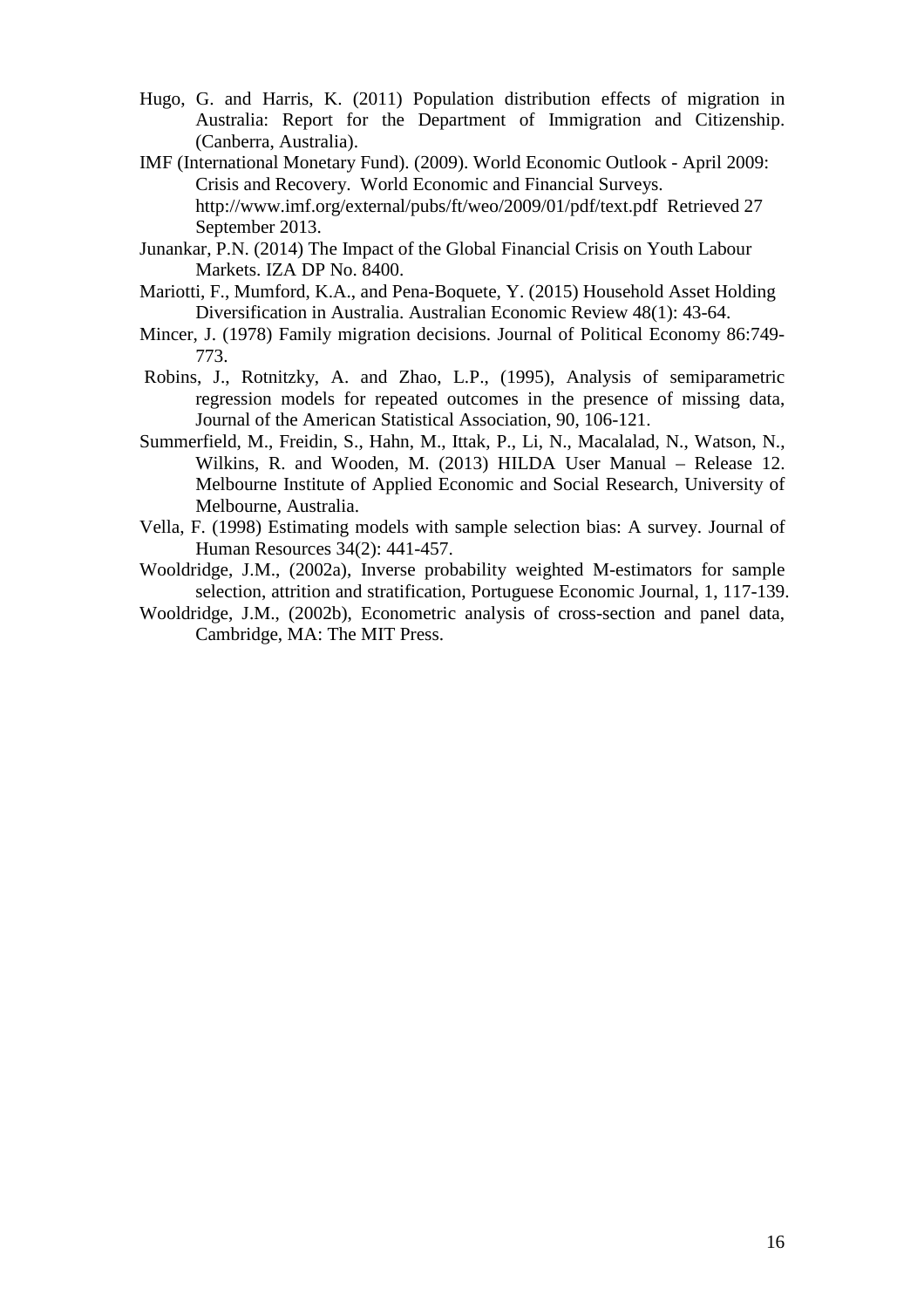# **Table 2. Selected descriptive statistics.**

|                            | $(1)$ Full sample |        |             | (2) Power Couple | (3) Male Power |        |
|----------------------------|-------------------|--------|-------------|------------------|----------------|--------|
|                            | <b>Mean</b>       | S.Dev. | <b>Mean</b> | S.Dev.           | <b>Mean</b>    | S.Dev. |
| <b>Male</b>                |                   |        |             |                  |                |        |
| Education (years)          | 12.83             | 2.73   | 16.65       | 2.18             | 16.25          | 1.97   |
| Over education             | 0.18              | 1.91   | 1.72        | 2.33             | 1.59           | 2.17   |
| LGA unemployment rate      | 0.05              | 0.04   | 0.05        | 0.04             | 0.05           | 0.03   |
| LGA job market insecurity  | 12.03             | 5.13   | 12.22       | 4.17             | 11.98          | 4.85   |
| Employed                   | 0.93              |        | 0.97        |                  | 0.97           |        |
| Unemployed                 | 0.02              |        | 0.01        |                  | 0.01           |        |
| Not in labour force        | 0.05              |        | 0.02        |                  | 0.02           |        |
| Female                     |                   |        |             |                  |                |        |
| Education (years)          | 13.04             | 2.56   | 16.44       | 1.90             | 11.95          | 1.10   |
| Over education             | 0.38              | 1.88   | 1.81        | 2.34             | $-0.41$        | 1.40   |
| LGA unemployment rate      | 0.05              | 0.04   | 0.04        | 0.03             | 0.05           | 0.06   |
| LGA job market insecurity  | 11.02             | 6.45   | 11.52       | 5.99             | 11.17          | 5.25   |
| Employed                   | 0.73              |        | 0.84        |                  | 0.68           |        |
| Unemployed                 | 0.03              |        | 0.01        |                  | 0.02           |        |
| Not in labour force        | 0.24              |        | 0.15        |                  | 0.30           |        |
| <b>Household</b>           |                   |        |             |                  |                |        |
| <b>Size</b>                | 3.37              | 1.19   | 3.17        | 1.08             | 3.44           | 1.16   |
| Age (couple average)       | 35.74             | 7.47   | 36.15       | 6.57             | 37.34          | 6.87   |
| Education (couple average) | 12.93             | 2.26   | 16.54       | 1.60             | 14.10          | 1.14   |
| Dependent children         | 1.26              | 1.17   | 1.12        | 1.08             | 1.32           | 1.15   |
| Disposable income (\$1000) | 73.48             | 39.08  | 98.54       | 46.85            | 82.19          | 44.58  |
| Female income share        | 0.32              | 0.25   | 0.36        | 0.22             | 0.24           | 0.21   |
| Foreign                    | 0.30              |        | 0.41        |                  | 0.34           |        |
| Home owners                | 0.72              |        | 0.77        |                  | 0.77           |        |
| <i><b>Observations</b></i> | 10184             |        | 1786        |                  | 1022           |        |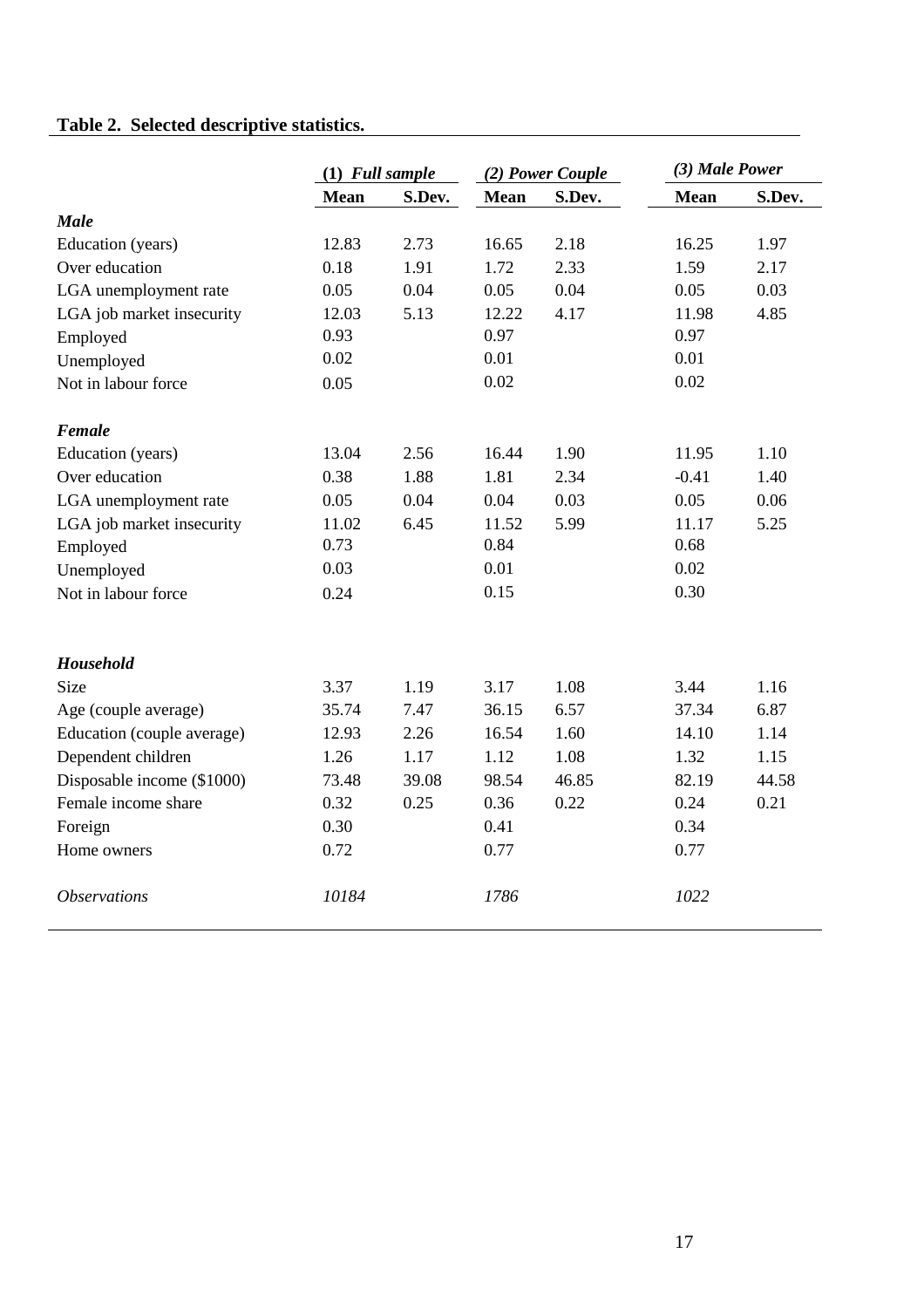### **Table 2. Selected descriptive statistics, continued.**

|                            | (4) Female Power |        | (5) No-power Couple |        |
|----------------------------|------------------|--------|---------------------|--------|
|                            | <b>Mean</b>      | S.Dev. | <b>Mean</b>         | S.Dev. |
| <b>Male</b>                |                  |        |                     |        |
| Education (years)          | 11.76            | 1.11   | 11.34               | 1.24   |
| Over education             | $-0.61$          | 1.54   | $-0.34$             | 1.32   |
| LGA unemployment rate      | 0.05             | 0.05   | 0.06                | 0.04   |
| LGA job market insecurity  | 12.26            | 4.99   | 11.91               | 5.46   |
| Employed                   | 0.94             |        | 0.91                |        |
| Unemployed                 | 0.02             |        | 0.03                |        |
| Not in labour force        | 0.04             |        | 0.07                |        |
| Female                     |                  |        |                     |        |
| Education (years)          | 15.72            | 1.45   | 11.48               | 1.21   |
| Over education             | 1.56             | 1.87   | $-0.23$             | 1.32   |
| LGA unemployment rate      | 0.05             | 0.03   | 0.05                | 0.04   |
| LGA job market insecurity  | 11.24            | 7.08   | 10.78               | 6.58   |
| Employed                   | 0.82             |        | 0.69                |        |
| Unemployed                 | 0.01             |        | 0.03                |        |
| Not in labour force        | 0.17             |        | 0.28                |        |
| Household                  |                  |        |                     |        |
| Size                       | 3.17             | 1.13   | 3.47                | 1.24   |
| Age (couple average)       | 35.76            | 7.04   | 35.33               | 7.89   |
| Education (couple average) | 13.74            | 0.97   | 11.41               | 0.96   |
| Dependent children         | 1.09             | 1.10   | 1.33                | 1.21   |
| Disposable income (\$1000) | 77.32            | 39.15  | 63.26               | 30.44  |
| Female income share        | 0.41             | 0.26   | 0.30                | 0.26   |
| Foreign                    | 0.31             |        | 0.25                |        |
| Home owners                | 0.77             |        | 0.68                |        |
| <i><b>Observations</b></i> | 1545             |        | 5831                |        |

*HILDA Survey – Waves 2 to 8 (Pooled). Standard deviations not provided for simple binary (dummy) variables.*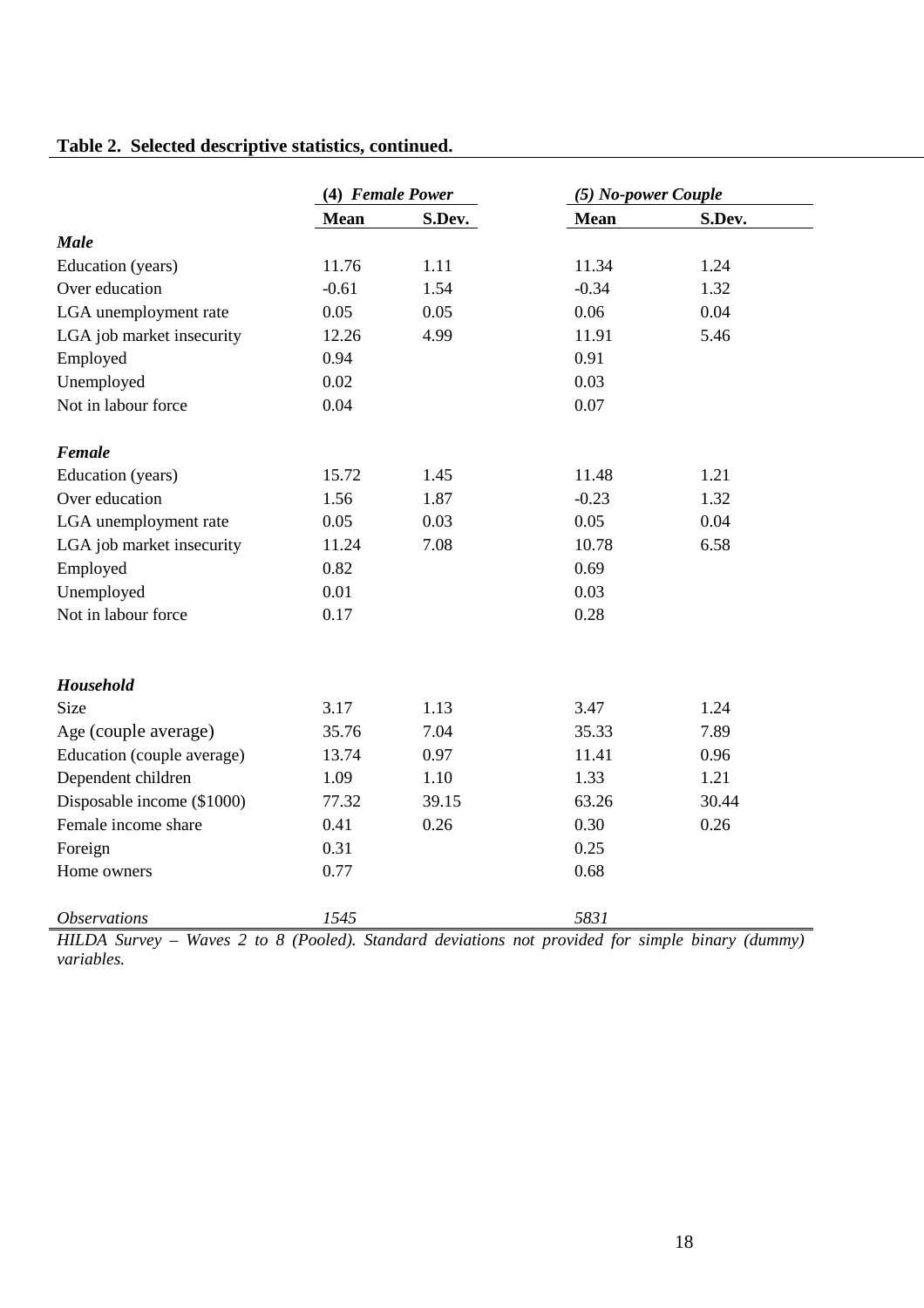|                         | Probit Without | Probit: Test | <b>IPW-Probit</b> |
|-------------------------|----------------|--------------|-------------------|
|                         | Sample         | for Sample   |                   |
|                         | Selection      | Selection    |                   |
|                         | Controls       | (base model) |                   |
|                         | (A)            | (B)          | (C)               |
| Power couple            | $0.285*$       | $0.363*$     | $0.279*$          |
|                         | (0.060)        | (0.062)      | (0.061)           |
| Male-power couple       | $0.231*$       | $0.265*$     | $0.240*$          |
|                         | (0.075)        | (0.075)      | (0.077)           |
| Female-power couple     | $0.218*$       | $0.267*$     | $0.202*$          |
|                         | (0.058)        | (0.059)      | (0.059)           |
| Origin - Large LGA      | $-0.043$       | $-0.042$     | $-0.042$          |
|                         | (0.046)        | (0.047)      | (0.048)           |
| Origin - Rural LGA      | $-0.125$       | $-0.121$     | $-0.124$          |
|                         | (0.066)        | (0.068)      | (0.068)           |
| Age (male)              | $0.052*$       | 0.039        | $0.049*$          |
|                         | (0.021)        | (0.022)      | (0.022)           |
| Age $^2$ (male)         | $-0.0007*$     | $-0.0006*$   | $-0.0007*$        |
|                         | (0.0003)       | (0.0003)     | (0.0003)          |
| Age (female)            | $-0.015$       | $-0.025$     | $-0.020$          |
|                         | (0.025)        | (0.025)      | (0.025)           |
| Age^2 (female)          | 0.00001        | 0.0001       | 0.00007           |
|                         | (0.0004)       | (0.0003)     | (0.0004)          |
| Over-education (female) | $-0.005$       | $-0.005$     | $-0.005$          |
|                         | (0.040)        | (0.041)      | (0.041)           |
| Over-education (male)   | $-0.148*$      | $-0.157*$    | $-0.151*$         |
|                         | (0.042)        | (0.042)      | (0.043)           |
| Dependent children      | $-0.042$       | 0.004        | $-0.073$          |
|                         | (0.047)        | (0.047)      | (0.047)           |
| Foreign                 | 0.070          | 0.071        | 0.080             |
|                         | (0.044)        | (0.044)      | (0.045)           |
| Home ownership          | $-0.517*$      | $-0.525*$    | $-0.536*$         |
|                         | (0.046)        | (0.046)      | (0.047)           |
| λ                       |                | $0.786*$     |                   |
|                         |                | (0.091)      |                   |

**Table 3. Migration probability (Probit), Base model.**

*Standard errors are adjusted for clustering on household identifier. HILDA Survey – Waves 2 to 8 (Pooled) standard errors reported in parenthesis, \* denotes significance at 95% confidence.*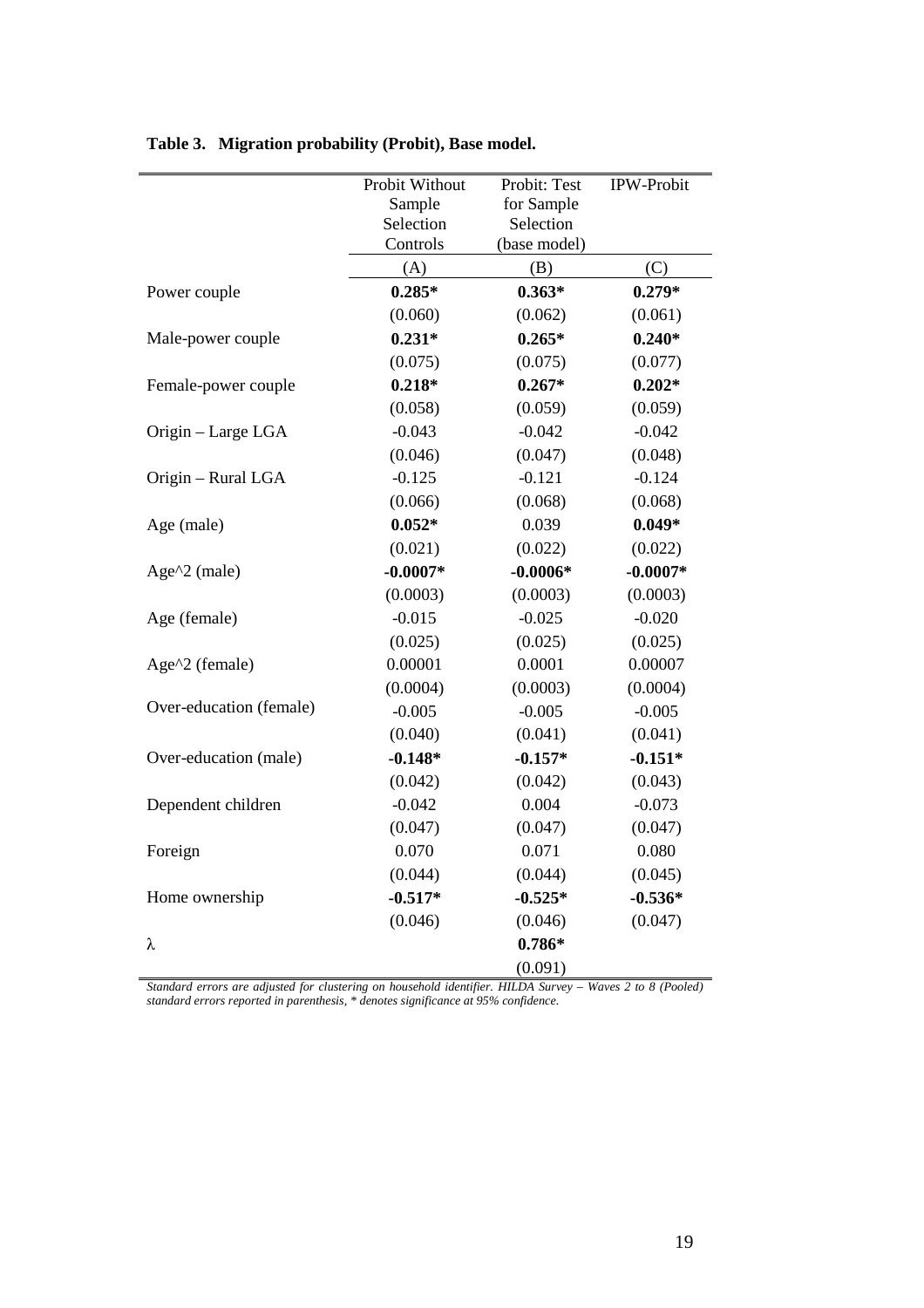|                               | Base model |           |          |              |
|-------------------------------|------------|-----------|----------|--------------|
|                               | (A)        | (B)       | (C)      | (D)          |
| Power couple                  | $0.043*$   | $0.043*$  | $0.044*$ | $0.043*$     |
|                               | (0.000)    | (0.000)   | (0.000)  | (0.000)      |
| Male-power couple             | $0.037*$   | $0.037*$  | $0.036*$ | $0.031*$     |
|                               | (0.002)    | (0.001)   | (0.002)  | (0.007)      |
| Female-power couple           | $0.030*$   | $0.030*$  | $0.031*$ | $0.035*$     |
|                               | (0.001)    | (0.001)   | (0.000)  | (0.000)      |
| Origin – Major City LGA       | $-0.006$   | $-0.005$  | $-0.004$ | $-0.003$     |
|                               | (0.387)    | (0.458)   | (0.488)  | (0.662)      |
| Origin – Rural LGA            | $-0.015$   | $-0.015$  | $-0.016$ | $-0.012$     |
|                               | (0.069)    | (0.069)   | (0.069)  | (0.149)      |
| Labour market insecurity of   |            | 0.0007    |          |              |
| LGA of origin (male)          |            | (0.179)   |          |              |
| Labour market insecurity of   |            | $-0.001*$ |          |              |
| LGA of origin (female)        |            | (0.024)   |          |              |
| Unemployment rate in LGA      |            |           | $-0.039$ |              |
| of origin (male)              |            |           | (0.0523) |              |
| Unemployment rate in LGA      |            |           | $0.139*$ |              |
| of origin (female)            |            |           |          |              |
|                               |            |           | (0.012)  |              |
| Unemployed (male)             |            |           |          | $-0.018$     |
|                               |            |           |          | (0.228)      |
| Out of labour force (male)    |            |           |          | 0.010        |
|                               |            |           |          | (0.437)      |
| Unemployed (female)           |            |           |          | $0.064*$     |
|                               |            |           |          | (0.000)      |
| Out of labour force (female)  |            |           |          | $0.020*$     |
|                               |            |           |          | (0.020)      |
| Disposable income $(x10,000)$ |            |           |          | $2.08e^{7*}$ |
|                               |            |           |          | (0.002)      |
| Female income share           |            |           |          | 0.005        |
|                               |            |           |          | (0.697)      |
|                               |            |           |          |              |
| λ                             | $0.786*$   | $0.796*$  | $0.784*$ | $0.788*$     |
|                               | (0.091)    | (0.091)   | (0.091)  | (0.094)      |

### **Table 4. Migration probability (Probit) selected marginal effects**

*HILDA Survey – Waves 2 to 8 (Pooled) All estimates (in models A to D) include controls for the age (and age squared) of each couple member; each couple member's education relative to the LGA average for their occupation; the number of dependent children in the household, least one couple member being foreign born, and if the couple are home owners. For ease of analysis, marginal effects are reported. P>abs(Z) in parenthesis.\* denoted significance at 95% confidence. Standard errors are adjusted for clustering on household identifier.*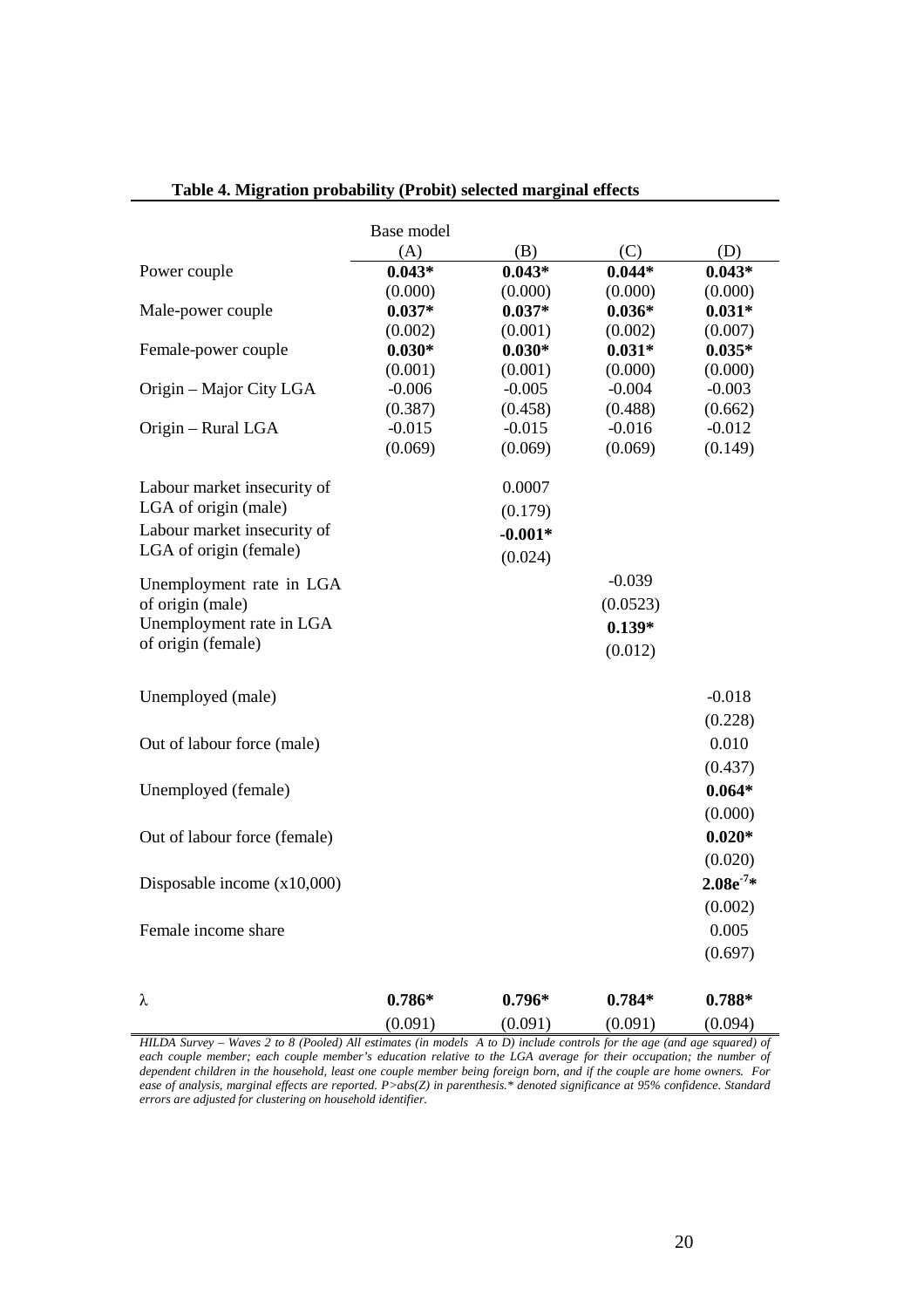|                       | selected results. |            |            |
|-----------------------|-------------------|------------|------------|
|                       | Major City        | Urban      | Rural      |
|                       | <b>LGA</b>        | <b>LGA</b> | <b>LGA</b> |
| Panel A               | (1)               | (2)        | (3)        |
| Power couple          | 2.048             | 0.899      | 1.820      |
|                       | $0.717*$          | $-0.106$   | 0.599      |
|                       | (0.143)           | (0.288)    | (0.326)    |
| Male-power couple     | 2.004             | 0.869      | 1.241      |
|                       | $0.695*$          | $-0.140$   | 0.216      |
|                       | (0.168)           | (0.362)    | (0.514)    |
| Female-power couple   | 1.723             | 1.347      | 1.257      |
|                       | $0.544*$          | 0.298      | 0.229      |
|                       | (0.147)           | (0.211)    | (0.275)    |
| Origin Major City LGA | 1.790             | 0.477      | 0.322      |
|                       | $0.582*$          | $-0.740*$  | $-1.133*$  |
|                       | (0.140)           | (0.172)    | (0.246)    |
| Origin Rural LGA      | 0.658             | 0.835      | 0.865      |
|                       | $-0.418$          | $-0.180$   | $-0.145$   |
|                       | (0.237)           | (0.212)    | (0.273)    |
| <b>Panel B</b>        |                   |            |            |
| Power couple          | 2.057             | 0.893      | 1.855      |
|                       | $0.721*$          | $-0.113$   | 0.618      |
|                       | (0.143)           | (0.287)    | (0.330)    |
| Male-power couple     | 2.018             | 0.887      | 1.261      |
|                       | $0.702*$          | $-0.120$   | 0.232      |
|                       | (0.168)           | (0.363)    | (0.515)    |
| Female-power couple   | 1.719             | 1.357      | 1.260      |
|                       | $0.542*$          | 0.305      | 0.231      |
|                       | (0.148)           | (0.211)    | (0.274)    |
| Origin Major City LGA | 1.808             | 0.499      | 0.313      |
|                       | $0.592*$          | $-0.695*$  | $-1.162*$  |
|                       | (0.139)           | (0.176)    | (0.246)    |
| Origin Rural LGA      | 0.663             | 0.829      | 0.897      |
|                       | $-0.411$          | $-0.188$   | $-0.109$   |
|                       | (0.237)           | (0.210)    | (0.274)    |
| Labour market         | 1.015             | 1.011      | 2.743      |
| insecurity of LGA of  | 0.015             | 0.011      | $-0.002$   |
| origin (male)         | (0.011)           | (0.015)    | (0.017)    |
| Labour market         | 0.983             | 0.966      | 1.014      |
| insecurity of LGA of  | $-0.017$          | $-0.035*$  | 0.014      |
| origin (female)       | (0.009)           | (0.014)    | (0.011)    |

**Table 5. Migration probability by destination type (Multinomial Logit),**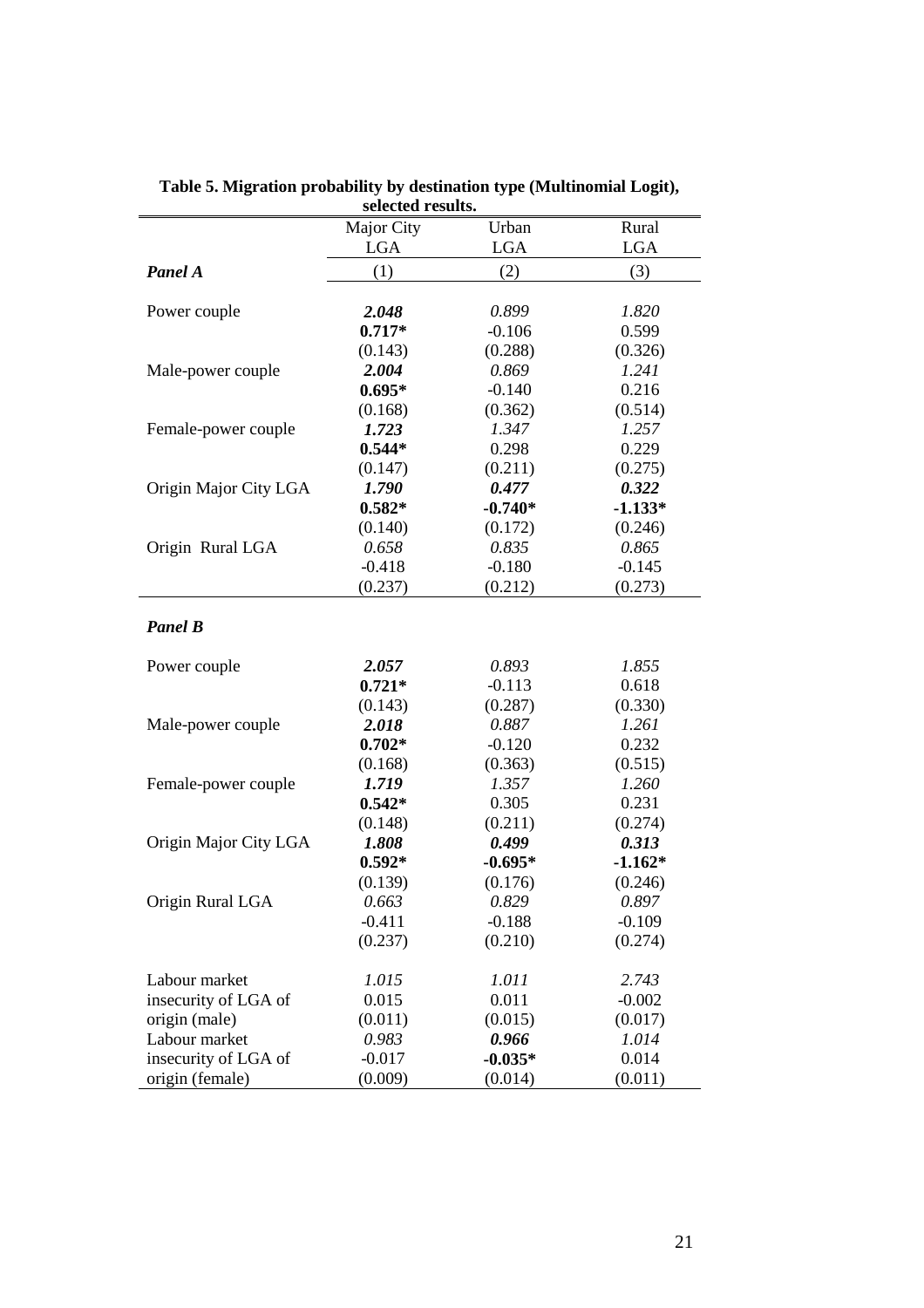|                        | Major City | Urban      | Rural      |
|------------------------|------------|------------|------------|
|                        | <b>LGA</b> | <b>LGA</b> | <b>LGA</b> |
|                        | (1)        | (2)        | (3)        |
| <b>Panel C</b>         |            |            |            |
| Power couple           | 2.056      | 0.893      | 1.855      |
|                        | $0.725*$   | $-0.113$   | 0.618      |
|                        | (0.143)    | (0.287)    | (0.330)    |
| Male-power couple      | 2.002      | 0.835      | 1.163      |
|                        | $0.694*$   | $-0.180$   | 0.151      |
|                        | (0.168)    | (0.358)    | (0.512)    |
| Female-power couple    | 1.737      | 1.374      | 1.274      |
|                        | $0.552*$   | 0.318      | 0.242      |
|                        | (0.146)    | (0.210)    | (0.276)    |
| Origin Major City LGA  | 1.737      | 0.500      | 0.328      |
|                        | $0.587*$   | $-0.694*$  | $-1.115*$  |
|                        | (0.142)    | (0.172)    | (0.242)    |
| Origin Rural LGA       | 0.653      | 0.847      | 0.840      |
|                        | $-0.427$   | $-0.166$   | $-0.175$   |
|                        | (0.239)    | (0.216)    | (0.279)    |
| Unemployment rate in   | 0.348      | 2.470      | 0.068      |
| LGA of origin (male)   | $-1.057$   | 0.904      | $-2.687$   |
|                        | (1.336)    | (1.236)    | (2.494)    |
| Unemployment rate in   | 3.294      | 15.287*    | 14.556*    |
| LGA of origin (female) | 1.192      | 2.727      | 2.678      |
|                        | (1.002)    | (0.757)    | (1.321)    |

*.*

**Table 5. Migration probability by destination type (Multinomial Logit) , selected results, continued.**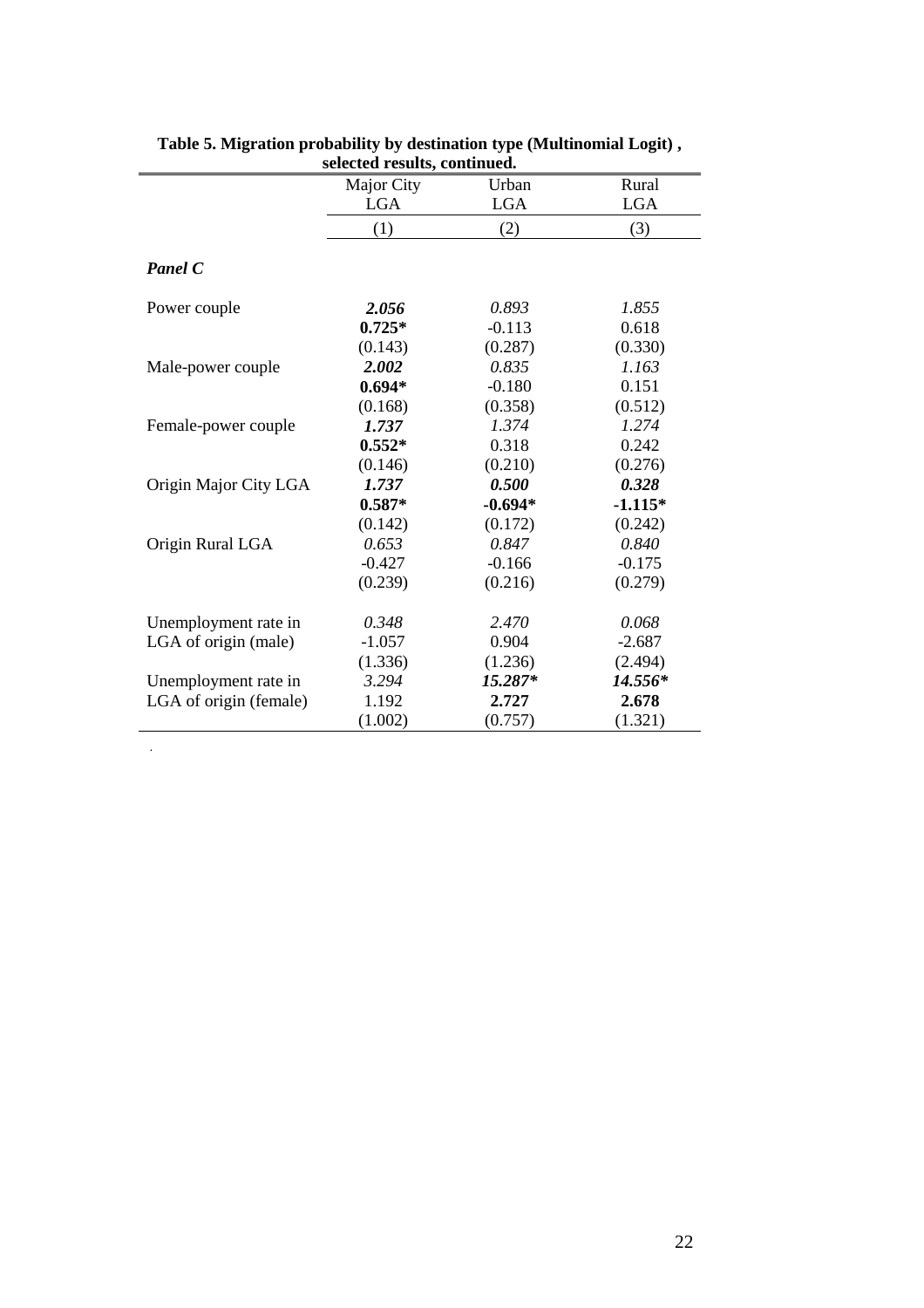|                              | selecteu results, continueu.<br>Major City | Urban          | Rural          |
|------------------------------|--------------------------------------------|----------------|----------------|
|                              | $_{\rm LGA}$                               | <b>LGA</b>     | <b>LGA</b>     |
|                              | (1)                                        | (2)            | (3)            |
| <b>Panel D</b>               |                                            |                |                |
| Power couple                 | 1.939                                      | 1.062          | 1.086          |
|                              | $0.662*$                                   | 0.060          | 0.802          |
|                              | (0.153)                                    | (0.303)        | (0.342)        |
| Male-power couple            | 1.893                                      | 0.908          | 1.336          |
|                              | 0.638                                      | $-0.097$       | 0.290          |
|                              | (0.171)                                    | (0.366)        | (0.506)        |
| Female-power couple          | 1.732                                      | 1.559          | 1.495          |
|                              | $0.549*$                                   | $0.444*$       | 0.402          |
|                              | (0.151)                                    | (0.220)        | (0.285)        |
| Origin Major City LGA        | 1.761                                      | 0.481          | 0.327          |
|                              | $0.566*$                                   | $-0.733*$      | $-1.119*$      |
|                              | (0.140)                                    | (0.174)        | (0.245)        |
| Origin Rural LGA             | 0.670                                      | 0.850          | 0.869          |
|                              | $-0.401$                                   | $-0.162$       | $-0.140$       |
|                              | (0.238)                                    | (0.214)        | (0.277)        |
| Unemployed (male)            | 0.784                                      | 1.226          | $-0.632e^{-6}$ |
|                              | $-0.243$                                   | 0.204          | $-14.273*$     |
|                              | (0.303)                                    | (0.367)        | (0.244)        |
| Out of labour force (male)   | 0.917                                      | 1.644          | 2.954          |
|                              | $-0.087$                                   | 0.497          | 1.083          |
|                              | (0.279)                                    | (0.283)        | (0.357)        |
| Unemployed (female)          | 2.428                                      | 3.117          | 2.083          |
|                              | $0.887*$                                   | $1.137*$       | 0.734          |
|                              | (0.239)                                    | (0.331)        | (0.556)        |
| Out of labour force (female) | 1.358                                      | 1.999          | 1.283          |
|                              | $0.306*$                                   | $0.693*$       | 0.249          |
|                              | (0.144)                                    | (0.200)        | (0.297)        |
| HH Disposable income         | 1.000                                      | 1.000          | 1.000          |
|                              | $3.67e^{-6}$ *                             | $1.15e^{-6}$   | $1.89e^{-6}$   |
|                              | $(1.03e^{-6})$                             | $(1.94e^{-6})$ | $(3.37e^{-6})$ |
| Female income share          | 1.181                                      | 1.362          | 0.781          |
|                              | 0.166                                      | 0.309          | $-0.247$       |
|                              | (0.247)                                    | (0.335)        | (0.491)        |

| Table 5. Migration probability by destination type – Multinomial Logit, |
|-------------------------------------------------------------------------|
| selected results, continued.                                            |

*HILDA Survey – Waves 2 to 8 (Pooled.) Relative risk ratios in italics, coefficient estimates are in standard text, standard errors reported in parenthesis, \* denotes significance at 95% confidence. Standard errors are adjusted for clustering on household identifier. All estimates (in Panels A to D) include controls for the age (and age squared) of each couple member; each couple member's education relative to the LGA average for their occupation; the number of dependent children in the household, least one couple member being foreign born, and if the couple are home owners.*